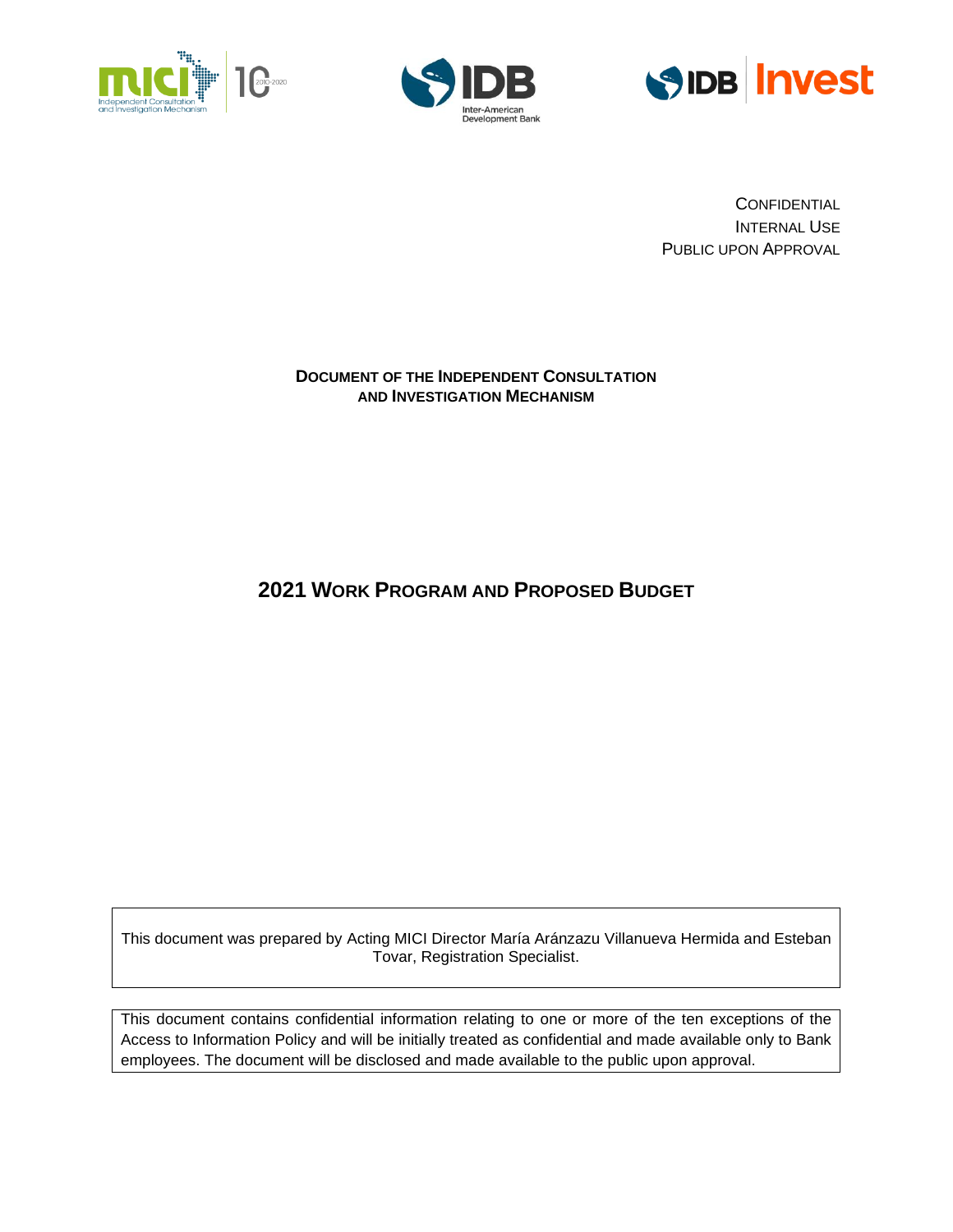### Index

| L.   |                |  |  |  |  |  |  |  |  |  |
|------|----------------|--|--|--|--|--|--|--|--|--|
| Ш.   |                |  |  |  |  |  |  |  |  |  |
| III. |                |  |  |  |  |  |  |  |  |  |
| Α.   |                |  |  |  |  |  |  |  |  |  |
| В.   |                |  |  |  |  |  |  |  |  |  |
| C.   |                |  |  |  |  |  |  |  |  |  |
| D.   |                |  |  |  |  |  |  |  |  |  |
|      | $1_{-}$        |  |  |  |  |  |  |  |  |  |
|      | 2 <sup>1</sup> |  |  |  |  |  |  |  |  |  |
|      | 3.             |  |  |  |  |  |  |  |  |  |
|      | 4.             |  |  |  |  |  |  |  |  |  |
|      |                |  |  |  |  |  |  |  |  |  |
|      | Α.             |  |  |  |  |  |  |  |  |  |
| В.   |                |  |  |  |  |  |  |  |  |  |
| C.   |                |  |  |  |  |  |  |  |  |  |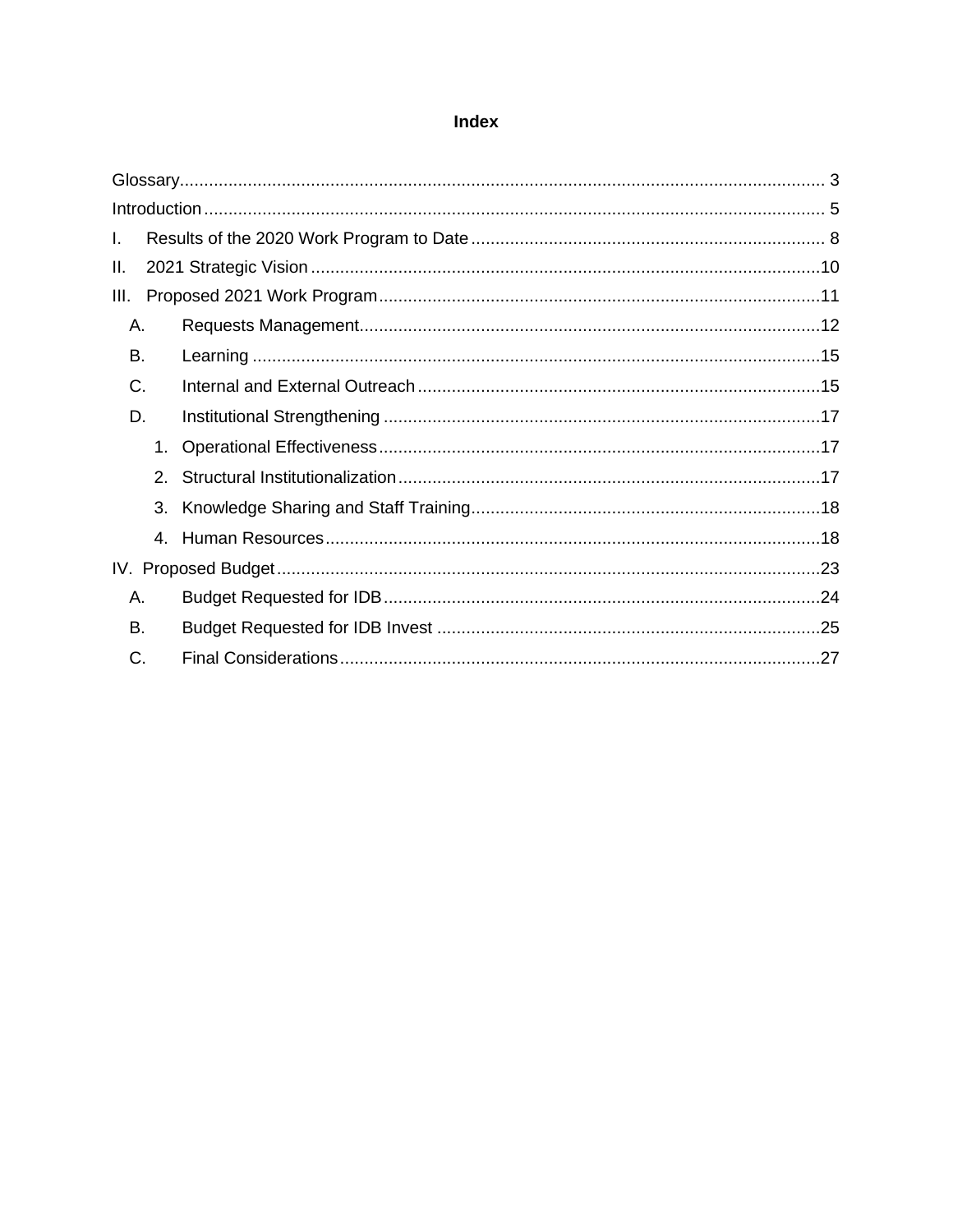# **ANNEXES**

- I Requests Managed between January 1<sup>st</sup> and October 15<sup>th</sup> 2020
- II 2021 Expenditure Budget Proposal and Comparison to 2020 Approved Budget (confidential)

|    | Links                                                                          |  |  |  |  |  |  |
|----|--------------------------------------------------------------------------------|--|--|--|--|--|--|
| 1. | 2020 Work Program and Proposed Budget for IDB Group Institutions               |  |  |  |  |  |  |
| 2. | Criteria for Accessing the Contingency Fund (confidential)                     |  |  |  |  |  |  |
| 3. | Quarterly Financial and Activities Report - First Quarter 2020 (confidential)  |  |  |  |  |  |  |
| 4. | Quarterly Financial and Activities Report - Second Quarter 2020 (confidential) |  |  |  |  |  |  |
| 5. | <b>MICI-IDB Public Registry</b>                                                |  |  |  |  |  |  |

- 6. [MICI-IDB Invest Public Registry](https://www.iadb.org/en/mici/idb-invest-public-registry-chronological)
- 7. [MICI Intranet \(internal use\)](https://idbg.sharepoint.com/sites/mici-es/SitePages/Home.aspx)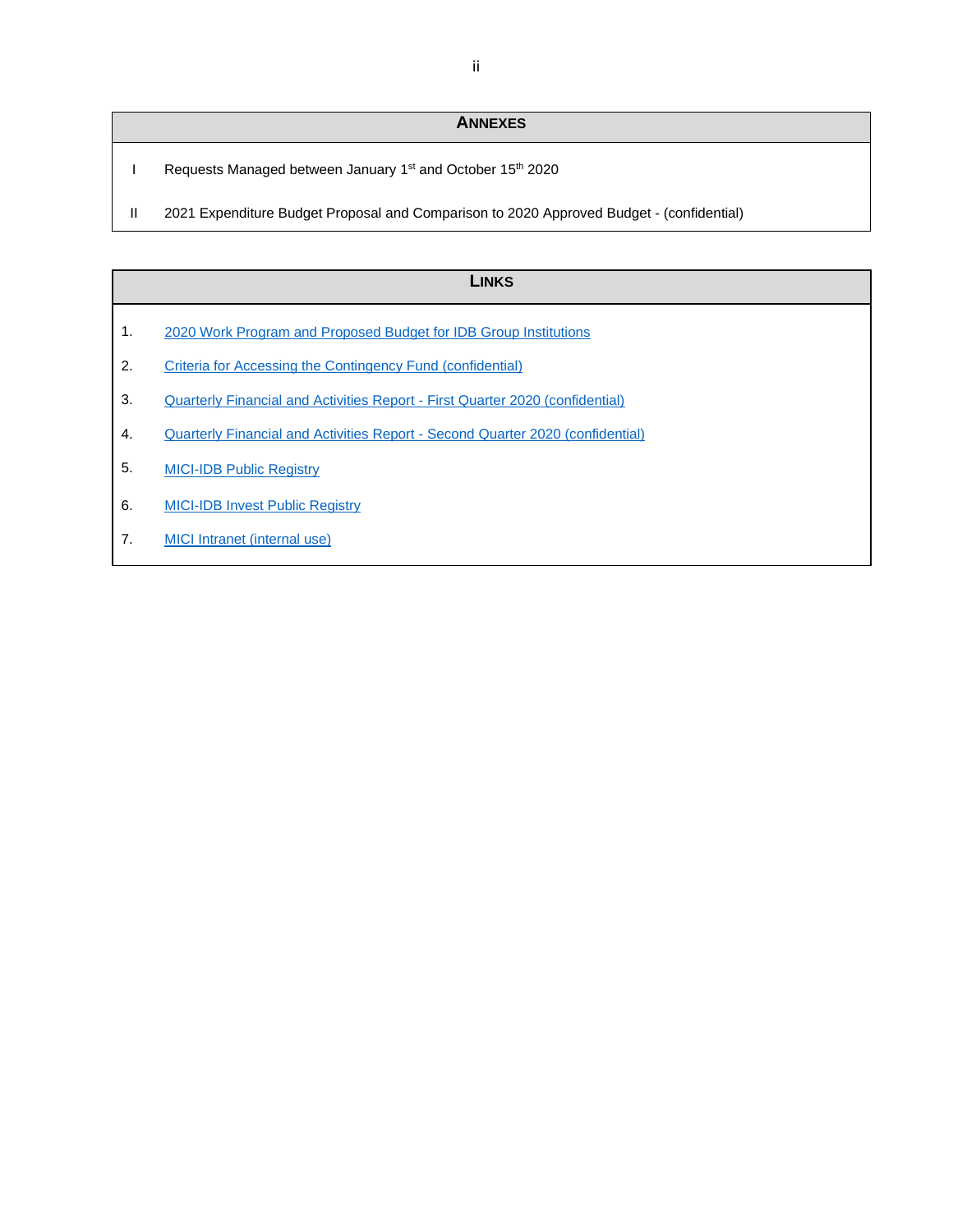# **Glossary**

<span id="page-3-0"></span>

| <b>ACP</b>             | Administrative Services, Security, and Corporate Procurement Division of the IDB<br>Group.                                                                                                                                                                                                                                |
|------------------------|---------------------------------------------------------------------------------------------------------------------------------------------------------------------------------------------------------------------------------------------------------------------------------------------------------------------------|
| <b>BDA</b>             | Budget and Administrative Services Department of the IDB Group.                                                                                                                                                                                                                                                           |
| <b>BUFIPOL</b>         | Budget and Financial Policies Committee of the IDB.                                                                                                                                                                                                                                                                       |
| <b>CLC</b>             | Complementary Labor Costs.                                                                                                                                                                                                                                                                                                |
| <b>CNS</b>             | Full-Time Consultant modality under Policy AM-650                                                                                                                                                                                                                                                                         |
| <b>COF</b>             | Country Office.                                                                                                                                                                                                                                                                                                           |
| <b>CW</b>              | Complementary Workforce.                                                                                                                                                                                                                                                                                                  |
| <b>DTC</b>             | Defined Term Contractual.                                                                                                                                                                                                                                                                                                 |
| HC                     | Head Count, term used to identify staff hired as full-time employees.                                                                                                                                                                                                                                                     |
| <b>HRD</b>             | Human Resources Department of the IDB Group.                                                                                                                                                                                                                                                                              |
| <b>IAMs</b>            | Independent Accountability Mechanisms of International Financial Institutions.                                                                                                                                                                                                                                            |
| <b>IDB</b>             | Inter-American Development Bank.                                                                                                                                                                                                                                                                                          |
| <b>IDB Group</b>       | Composed of the IDB, IDB Invest, and IDB Lab.                                                                                                                                                                                                                                                                             |
| <b>IDB Invest</b>      | Formerly the Inter-American Investment Corporation.                                                                                                                                                                                                                                                                       |
| <b>IDB Lab</b>         | Formerly the Multilateral Investment Fund.                                                                                                                                                                                                                                                                                |
| <b>IIC</b>             | Inter-American Investment Corporation, now IDB Invest.                                                                                                                                                                                                                                                                    |
| <b>ITE</b>             | Information Technology Department of the IDB Group.                                                                                                                                                                                                                                                                       |
| <b>MICI</b>            | Independent Consultation and Investigation Mechanism of the IDB Group.                                                                                                                                                                                                                                                    |
| <b>MICI-IDB Policy</b> | The Policy of the Independent Consultation and Investigation Mechanism of the<br>IDB (document MI-47-6). The Policy, which was approved by the Board of<br>Executive Directors on 17 December 2014, has been in force as of that date and<br>was revised in December 2015 to ensure consistency with the MICI-IIC Policy. |
| <b>MICI-IIC Policy</b> | The Policy of the Independent Consultation and Investigation Mechanism of the IIC<br>(document CII/MI-1-1), which was approved on 15 December 2015, has been in<br>force as of January 2016.                                                                                                                              |
| <b>NLC</b>             | Non-Personnel Costs.                                                                                                                                                                                                                                                                                                      |
| <b>OVE</b>             | Office of Evaluation and Oversight of the IDB Group.                                                                                                                                                                                                                                                                      |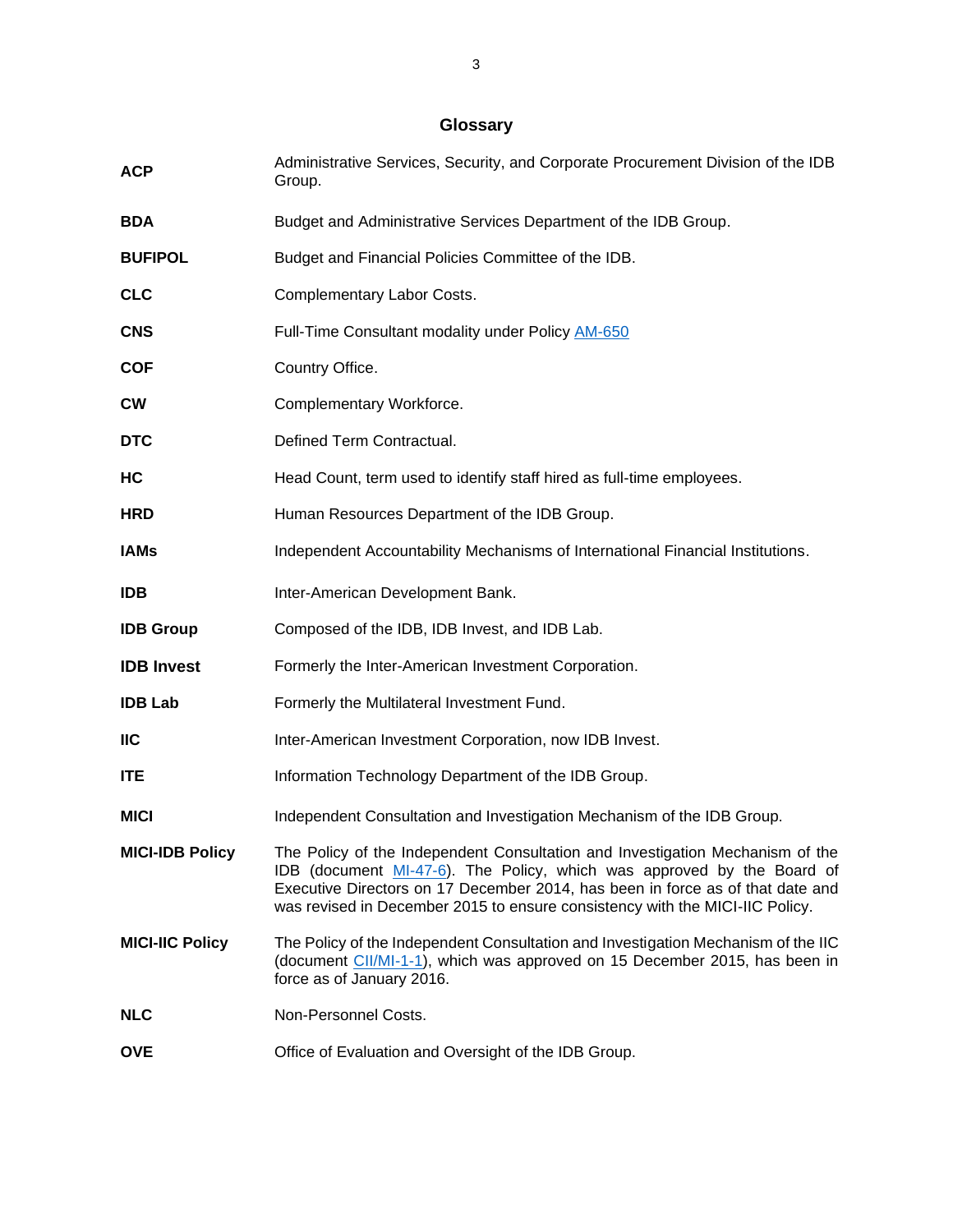| <b>Parties</b> | The Requesters, Management, the Borrower and/or the Client, if applicable; in<br>accordance with the definition contained in the MICI-BID and MICI-IIC Policies |
|----------------|-----------------------------------------------------------------------------------------------------------------------------------------------------------------|
| <b>PEC</b>     | Policy and Evaluation Committee of the IDB's Board of Executive Directors                                                                                       |
| Region         | Latin America and the Caribbean                                                                                                                                 |
| <b>ROP</b>     | <b>Relevant Operational Policies</b>                                                                                                                            |
| <b>SLC</b>     | <b>Staff Labor Costs</b>                                                                                                                                        |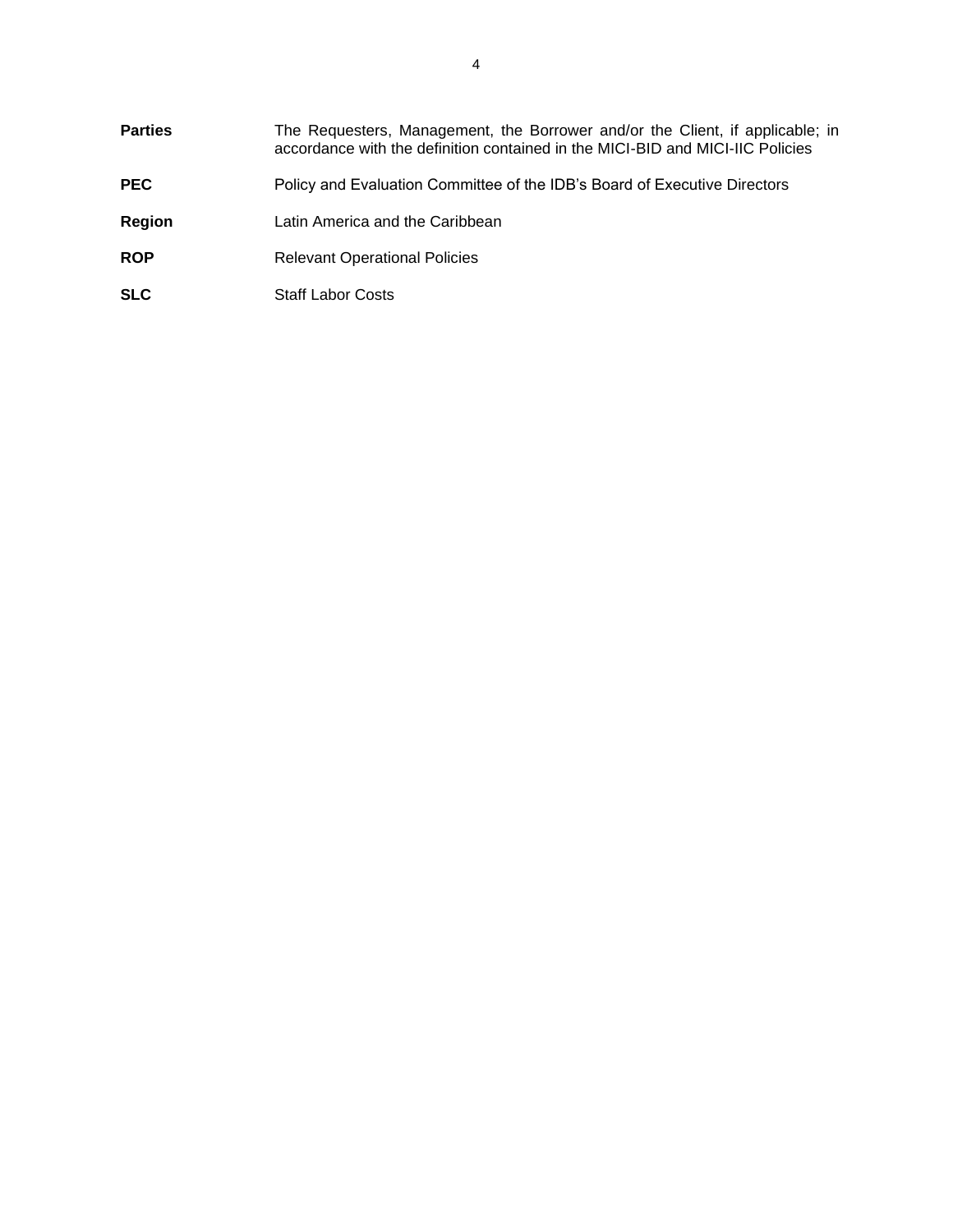#### **Introduction**

<span id="page-5-0"></span>This document presents the proposed 2021 MICI Work Program and Budget for the IDB and IDB Invest for consideration and decision by the relevant committees of the Boards of Executive Directors of both institutions. The proposal was prepared in accordance with the MICI-IDB and MICI-IIC Policies (documents [MI-47-6](http://idbdocs.iadb.org/wsdocs/getdocument.aspx?docnum=40792853) and [CII/MI-1-1](http://idbdocs.iadb.org/wsdocs/getdocument.aspx?docnum=40151002) respectively) as well as the formulation guidelines set out in the BDA document " Instructions for 20201 Budget Formulation and Execution" [\(link\)](https://idbg.sharepoint.com/teams/ez-BGT/Administrative/Preparation/Budget%20Instructions/2021.Instructions.Document.NEW%20FORMAT.FINAL.pdf).

The Program and the Budget reflect the particular circumstances of 2021, which differ from those of other years and which affect the normal functioning of the Mechanism, most notably:

- *i*) An operation under the COVID-19 health emergency that has required—and will continue to require throughout 2021—flexibility and adaptability to adjust normal MICI activities to changing circumstances to fulfill the Mechanism's mandate.
- *ii)* The upcoming appointment of a new MICI Director.
- *iii)* The end of most of the active Full-time Consultants' contracts (CNS and DTC) once the time limits established in Policy [AM-650](https://idbg.sharepoint.com/teams/ez-LEG/Regulations/Current%20Regulations/ENG/AM-650%20%20Complementary%20Workforce.pdf) have been met, with no possibility of rehiring them under similar conditions.
- *iv)* OVE's current MICI evaluation process which, depending on its findings and recommendations, may require a potential revision of the MICI-IDB and MICI-IIC Policies or other institutional adjustments
- *v)* Operational changes at IDB and IDB Invest, particularly with the new safeguards' frameworks for both.

The different sections of this document detail the proposed actions to be carried out throughout 2021 to comply with MICI's mandate, considering the situation described above. As provided in the MICI-IDB and MICI-IIC Policies, the Mechanism will report quarterly to both Boards on the execution of the approved budget through the Financial and Activities Reports.

This proposal is submitted to the Boards of Executive Directors of the IDB and the IIC for decision as follows:

### **Action requested of the IDB Board of Executive Directors**

The IDB Board of Executive Directors is asked to consider and approve the 2021 Proposed Work Program and the Budget required for its implementation.

Approval is also sought for the creation of two (2) new staff positions (HC) for Request Management, with the elimination of the respective consultancies, corresponding to Case Officers positions, one for the Consultation Phase and the other for the Compliance Review Phase.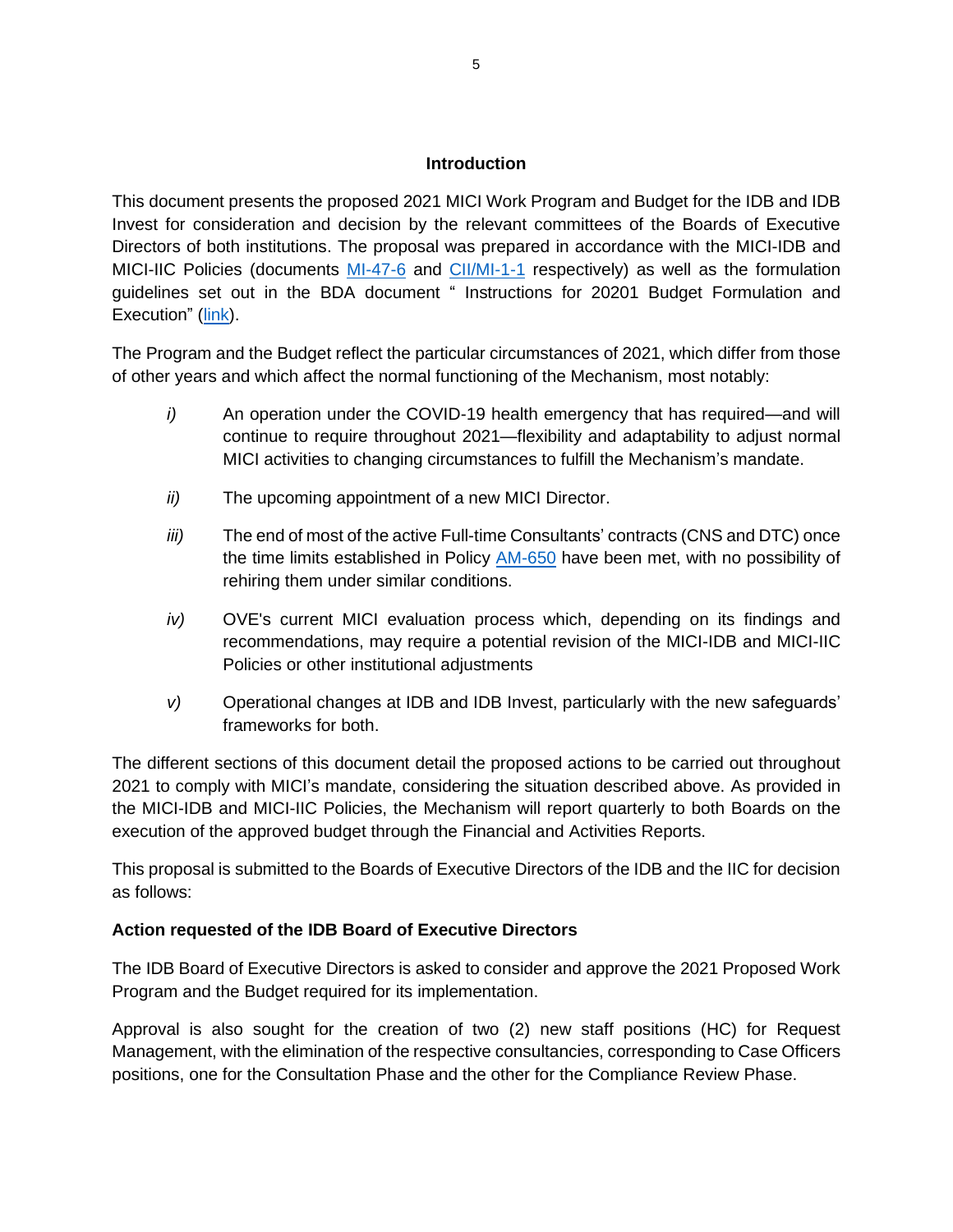This measure is intended to address a need that the Mechanism has been facing in terms of strengthening the case management function, which, with the exception of the two Phase Coordinators, is based on hiring temporary consultants with non-renewable contracts. This strengthening process began in April of this year with the Board of Executive Directors' interpretation of the MICI Policy regarding the hiring periods for the Consultation Phase and Compliance Review Phase Coordinators. The Board confirmed that there would be no limitation on the renewal of their contracts and that this is determined by the MICI Director based on the employees' performance, as is the case with any other staff position in the Group [\(PED/20/08\)](https://idbg.sharepoint.com/:w:/r/teams/ez-COM/Policy%20and%20Evaluation%20Committee/_layouts/15/Doc.aspx?sourcedoc=%7BFBCD5AEB-6D58-4319-AFD5-6A42344C7A6C%7D&file=Summary%20of%20deliberations%20and%20Minutes%20of%20the%20Meeting%202020-08%20Policy%20and%20Evaluation%20Committee.doc&action=default&mobileredirect=true). However, the MICI considers that this single action does not completely solve the problem that arises in 2021 regarding the departure of personnel.

### **Action requested of the Board of Executive Directors of the IIC**

The Board of Executive Directors of the IIC is asked to approve the 2021 Proposed Work Program and the Budget required for its implementation.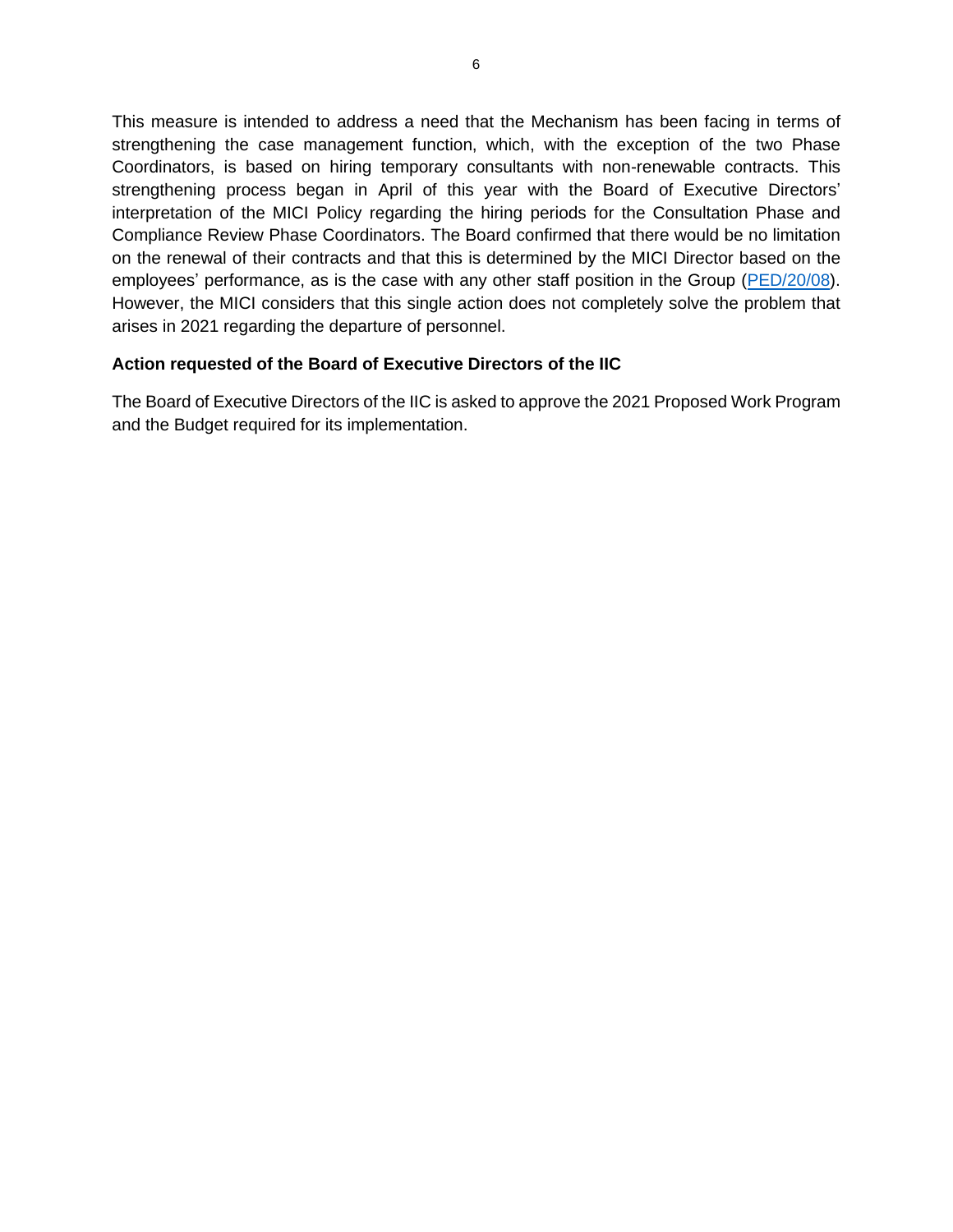## **The 2021 Work Program and Proposed Budget – Main Points**

### **Request Management**

**24** Requests expected to be managed in 2021

- **12** new to be received (**10** for IDB; **2** for IDB Invest)
- **12** actives carried over from the previous year (**9** from IDB; **3** from IDB Invest)

### **Learning**

- Issuance and presentation of two (2) Technical Notes of the program MICI Reflections on the following topics: The Registration and Eligibility Stages; Lessons Learned of the Compliance Review Phase.
- Brief notes on experiences in specific cases and topics.

### **External and Internal Outreach**

- External outreach activities diversifying actors and prevailing the use of digital tools.
- New projects to diversify audiences: redesign of the MICI website and its Public Registry, a learning tool on MICI, among others.
- Updating of outreach materials and MICI`s communications strategy.

### **Institutional Strengthening**

- Human Resources
	- o New MICI Director
	- o Request for two new staff positions
- Development and execution of a plan to implement OVE's recommendations.
- Adjustments regarding the modernization of the IDB Group's safeguards policies.
- Training and knowledge exchange activities within the Group on relevant topics such as: handling cases with risks of reprisals, the use of information technologies, conflict resolution tools.

### **Proposed IDB Budget**

Total Budget: **US\$2,696,929** (3.4% nominal growth / 2% real growth)

### **Proposed IDB Invest Budget**

Total Budget: **US\$603,721** (0% nominal growth / -1.4% real reduction)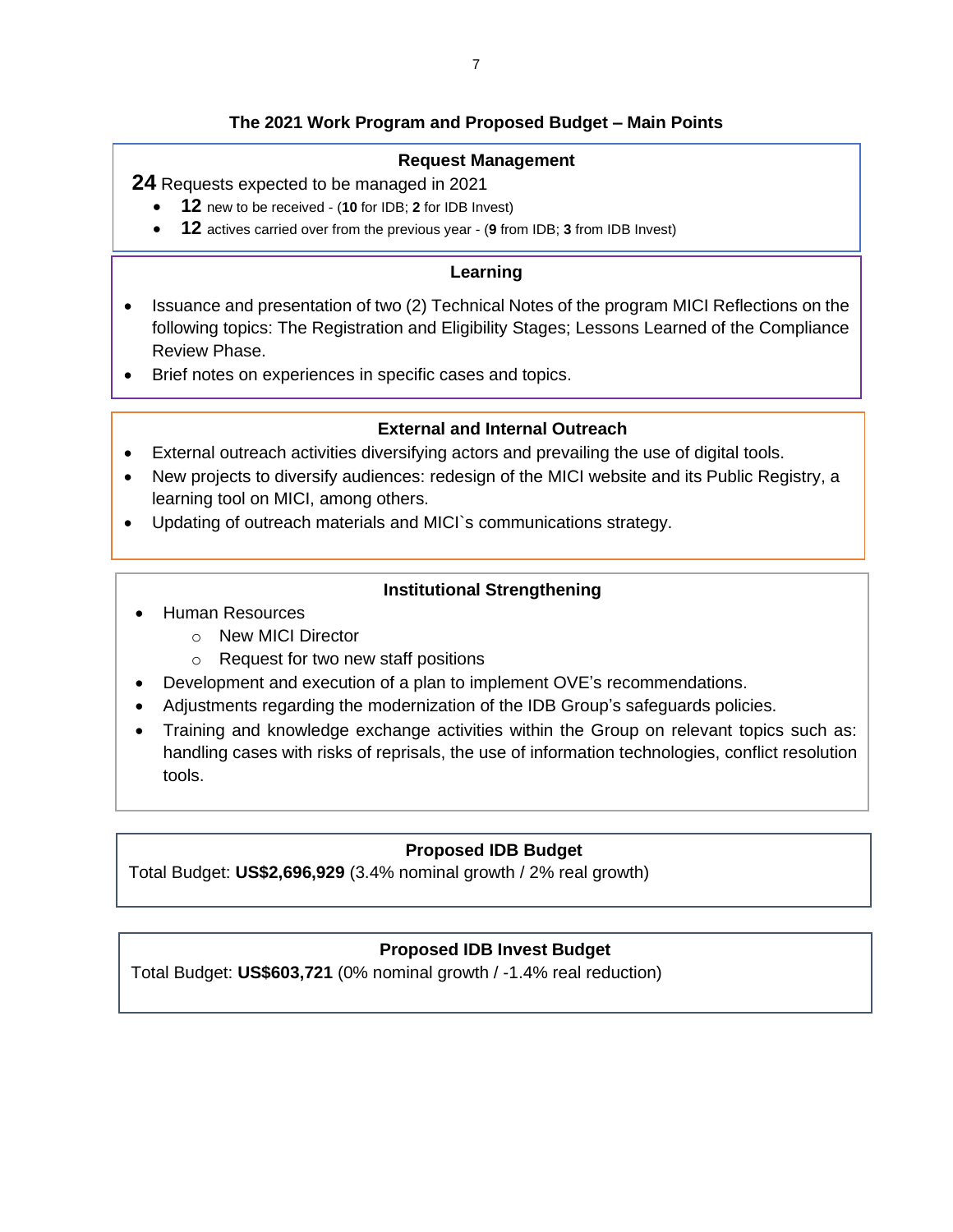#### **I. Results of the 2020 Work Program to Date**

- <span id="page-8-0"></span>1.1 2020 has been characterized by the commitment and work to adapt MICI`s activities to the diverse challenges of the global health contingency caused by COVID-19 in the different areas of Requests Management, Outreach, Learning and Institutional Strengthening. Undoubtedly, the travel restrictions in the Region created the greatest challenges for a mechanism whose mandate requires close contact with communities and Projects, as well as the guarantee of accessible, predictable, and secure processes. Since the beginning of the emergency, the MICI team has made efforts to minimize impacts on the activities set out in the 2020 Work Program and to meet its goals for the year.
- 1.2 Specifically, with regards to Requests Management, MICI analyzed the situation and pending activities for each case to determine impacts and possible alternatives and developed a plan to continue remote management. Immediate and regular communication with the Parties, particularly with the Requesters and their representatives, was essential to ensure the flow of information and to address questions and concerns about the continuity of the processes. Thus, in both Phases and for the different stages of each one, remote and digital communication procedures were developed for interviews and meetings with the different Parties. As a result, a Guidance Note for Remote Case Management was produced, reflecting the proposals and lessons learned from the early months of management during the pandemic [\(link\)](http://www.iadb.org/document.cfm?id=EZSHARE-525549286-343).
- 1.3 At the same time, the document "Proposal for Case Management During the COVID-19 Contingency" was submitted to the Executive Directors for their consideration [\(MI-92,](http://idbdocs.iadb.org/wsdocs/getdocument.aspx?docnum=EZSHARE-458673191-313)  [CII/MI-26\)](http://idbdocs.iadb.org/wsdocs/getdocument.aspx?docnum=EZSHARE-458673191-313). Once approved, it delegated the authority to MICI to extend deadlines during the contingency without the need to request an extension from the Board of Executive Directors. Under this document, MICI informs the Board of Executive Directors of these extensions through its quarterly financial and activities reports. As of October the  $15<sup>th</sup>$ 2020, MICI has been asked to extend the deadlines set out in the Policies in just two (2) cases [\(MICI-CII-CO-2019-0152](https://www.iadb.org/en/mici/request-detail-iic?ID=MICI-CII-CO-2019-0152&nid=27243)<sup>1</sup> and [MICI-CII-GU-2018-0136](https://www.iadb.org/en/mici/request-detail-iic?ID=MICI-CII-GU-2018-0136&nid=23508)<sup>1</sup>).
- 1.4 Regarding the results of the 2020 Program in terms of Requests Management, as of October 15, MICI has managed a total of 20 Requests (80% of the estimated target for this year), with nine (9) new ones received during 2020 and 11 carried over from previous years. Only one (1) of the new Requests received has been registered and is currently in the eligibility determination process. There have been notable differences between 2020 and other years in terms of complaints received. Indeed, only two (2) of the year's new Requests were submitted in the initial months of the pandemic, with the rest of the new Requests being received in the third quarter of the year and beyond.
- 1.5 With respect to the cases managed in the Consultation Phase, in 2020 we continued to remotely monitor compliance with agreements with the Parties to the five (5) active cases

<sup>1</sup> MICI-CII-CO-2019-0152 in reference to the *Ruta del Cacao* 4G Toll Road Project in Colombia; MICI-CII-GU-2018-0136 in reference to the Generadoras *San Mateo y San Andres* Projects in Guatemala.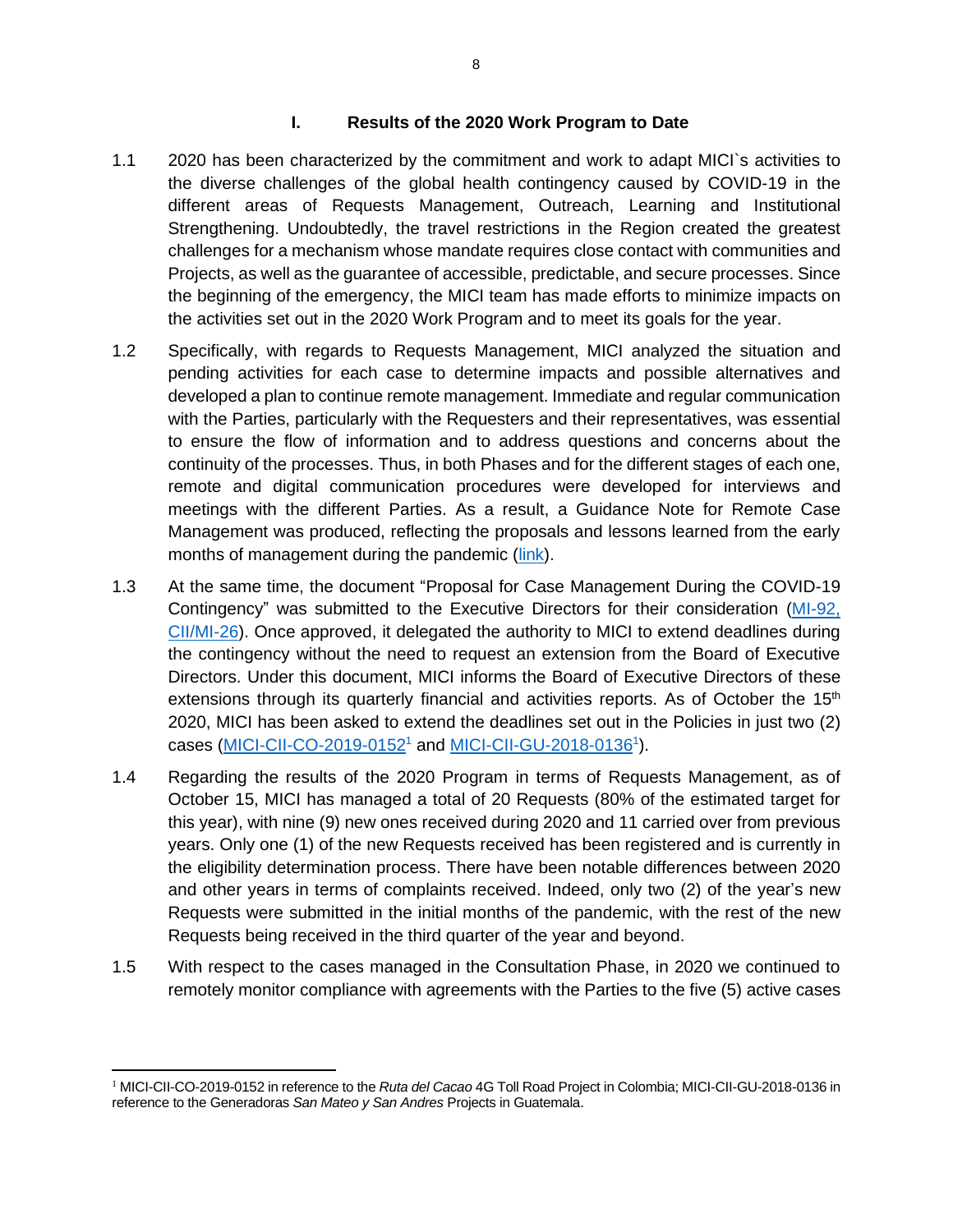in the portfolio at this stage [\(MICI-PE-2015-0094,](https://www.iadb.org/en/mici/complaint-detail?id=MICI-PE-2015-0094)<sup>2</sup> [MICI-BID-HA-2017-0114,](https://www.iadb.org/en/mici/complaint-detail?id=MICI-BID-HA-2017-0114)<sup>2</sup> [MICI-BID-](https://www.iadb.org/en/mici/complaint-detail?ID=MICI-BID-EC-2018-0131)[EC-2018-0131,](https://www.iadb.org/en/mici/complaint-detail?ID=MICI-BID-EC-2018-0131)<sup>2</sup> [MICI-BID-AR-2019-0144](https://www.iadb.org/en/mici/complaint-detail?ID=MICI-BID-AR-2019-0144)<sup>2</sup> and [MICI-BID-AR-2019-0148](https://www.iadb.org/en/mici/complaint-detail?ID=MICI-BID-AR-2019-0148)<sup>2</sup>). This year, MICI also opened the first Consultation Phase process for a case involving an IDB Invest operation, which has been managed remotely in its entirety [\(MICI-CII-CO-2019-0152](https://www.iadb.org/en/mici/request-detail-iic?ID=MICI-CII-CO-2019-0152&nid=27243)<sup>2</sup>). Lastly, the [MICI-BID-AR-2019-0150](https://www.iadb.org/en/mici/complaint-detail?ID=MICI-BID-AR-2019-0150) $^2$  case was closed in the first quarter since Requesters decided not to continue in the MICI process.

- 1.6 In the Compliance Review Phase, the Compliance Review Report for case [MICI-BID-CH-](https://www.iadb.org/en/mici/complaint-detail?id=MICI-BID-CH-2017-0115) $2017-0115<sup>2</sup>$  $2017-0115<sup>2</sup>$  was submitted to the Board of Executive Directors, which accepted MICI's recommendations and asked Management for an Action Plan for their implementation, which was approved in in the fourth quarter of the year. Also in 2020, in case [MICI-BID-](https://www.iadb.org/en/mici/complaint-detail?id=MICI-BID-PR-2016-0101)[PR-2016-0101,](https://www.iadb.org/en/mici/complaint-detail?id=MICI-BID-PR-2016-0101)<sup>2</sup> the Board of Executive Directors approved Management's Action Plan for MICI`s recommendations approved in December 2018. In both cases, the Mechanism began to monitor Management's Action Plans for the first time under the current Policy. Investigations continued during this year in cases [MICI-CII-GU-2018-0136](https://www.iadb.org/en/mici/request-detail-iic?ID=MICI-CII-GU-2018-0136&nid=23508)<sup>2</sup> and [MICI-CII-](https://www.iadb.org/en/mici/request-detail-iic?ID=MICI-CII-CO-2018-0133&nid=23506) $CO-2018-0133$ ,<sup>2</sup> adapting to the circumstances of the health emergency in order to keep making progress.
- 1.7 As for Learning and Outreach activities, in-person sessions planned for the rest of the year were transformed into virtual sessions when this has been feasible, and alternatives have been sought to generate new products or forms of dissemination in coordination with civil society organizations. However, several activities organized by third parties have been postponed or cancelled, which has had consequences on the goals originally set.
- 1.8 This year also marked the tenth anniversary of the approval of the first MICI Policy by the Board of Executive Directors in 2010, and various commemorative activities were held to highlight the outcomes of these ten years of work on the different aspects of MICI's mandate. The most noteworthy of these events were the in-person Conference on Accountability and Dispute Resolution, held in February, and the Seventeenth Annual Meeting of the Accountability Mechanisms, which was held virtually in September and hosted by MICI.
- 1.9 Regarding MICI`s Institutional Strengthening, in 2020 the new case management system came into operation in which MICI worked for the last two (2) years with other accountability offices of the IDB Group. This new system will allow an increasing efficiency in the systematization processes, the use and registration of information for the Requests Management and improve the reporting and use of data for decision-making. Additionally, from the beginning of the pandemic, MICI has adopted the measures taken by the IDB

<sup>2</sup> MICI-PE-2015-0094 in reference to Rural Land Titling & Registration Project in Peru; MICI-BID-HA-2017-0114 in reference to the Productive Infrastructure Program in Haiti; MICI-BID-EC-2018-0131 in reference to the Program for the Reconstruction of Electricity Infrastructure in Ecuador; MICI-BID-AR-2019-0144 in reference to the Productive and Tourism Infrastructure Program for the Province of Rio Negro in Argentina; MICI-BID-AR-2019-0148 in reference to the Reconquista River Basin Environmental Sanitation Program in Argentina; MICI-CII-CO-2019-0152 concerning the Ruta del Cacao 4G Toll Road Project in Colombia; MICI-BID-CH-2017-0115 in reference to the Alto Maipo Hydroelectric Power Project in Chile; MICI-BID-PR-2016-0101 in reference to the Downtown Redevelopment, Modernization of Metropolitan Public Transport, and of Government Offices Project in Paraguay; MICI-CII-GU-2018-0136 in reference to the Generadoras San Mateo y San Andres Projects in Guatemala; MICI-CII-CO-2018-0133 in reference to the Ituango Hydropower Plant in Colombia.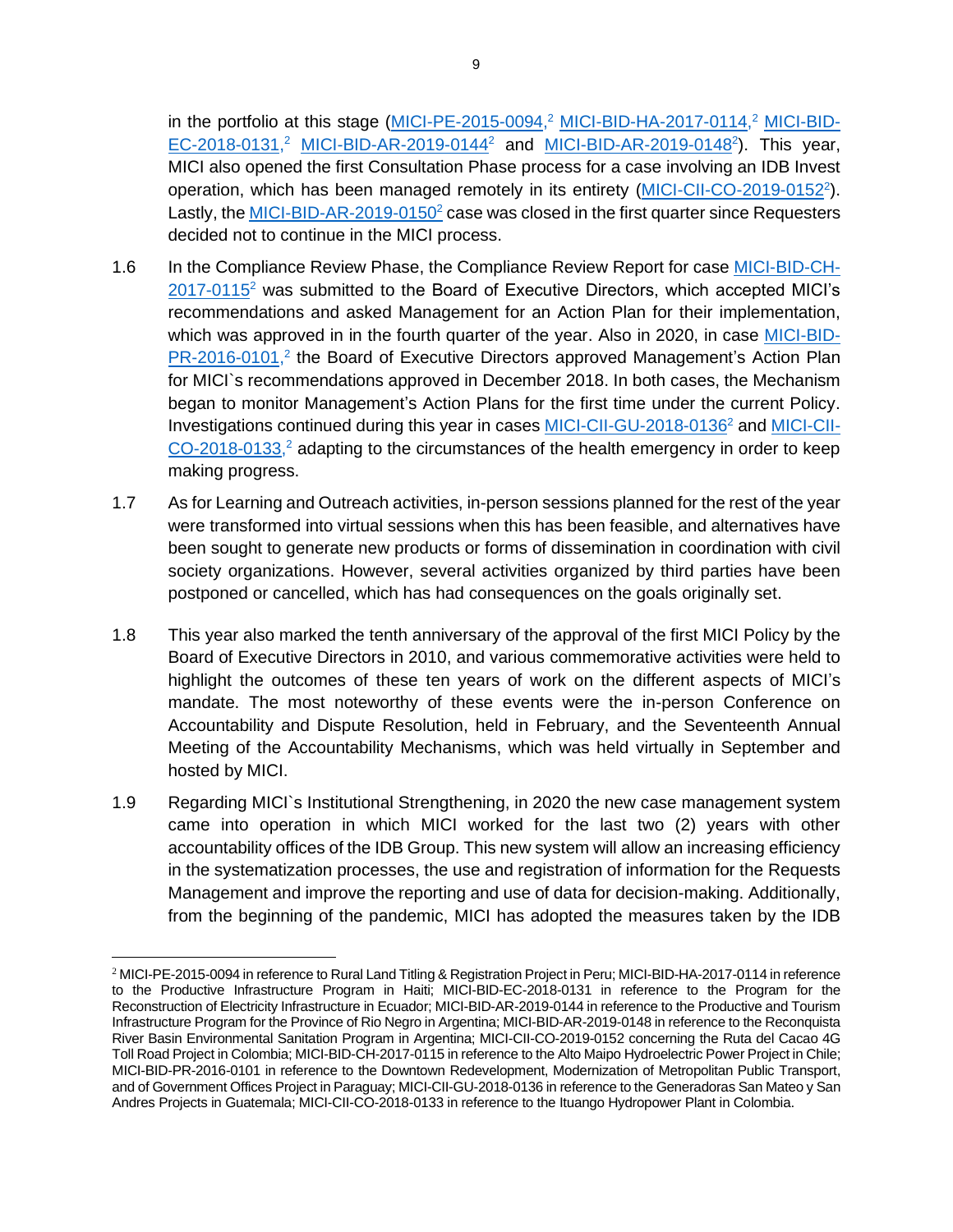Group, following the instructions and best practices of HRD, ITE, ACP, and other units, regarding hiring adjustments, the possibility of remote work outside assigned locations, and the procurement of materials to allow MICI`s team to improve its teleworking experience.

- 1.10 The year 2020 has also included OVE's evaluation of MICI operations under the MICI-IDB and MICI-IIC Policies,<sup>3</sup> which is expected to be received before the end of this year.
- 1.11 Finally, 2020 saw two (2) additional human resource developments at MICI. First, the Executive Directors issued a determination regarding the language of the MICI Policy on the hiring periods for the Coordinators of both Phases, as mentioned in the Introduction; second, the Board of Executive Directors has opened the selection process for a new MICI Director following the departure of Victoria Márquez Mees in June, appointing MICI's Compliance Review Phase Coordinator, María Aránzazu Villanueva Hermida, to serve as Acting Director until this process is concluded.

# **II. 2021 Strategic Vision**

- <span id="page-10-0"></span>2.1 For MICI, 2021 is an important inflection point due to the various challenges ahead, both external and internal, which will mark the Mechanism's operations in the upcoming years. Thus, 2021 is presented as an opportunity to work on what has been achieved in the last five (5) years, addressing the various challenges from that experience, but always seeking to improve and maximize contributions to the IDB Group`s transparency and accountability. Consequently, we see 2021 as a year in which our main objective will be to set the groundwork for MICI's institutional consolidation stage, ensuring in the process the continuity of the Mechanism's performance in all its management areas and the fulfillment of its mission and mandate.
- 2.2 The external challenges ahead are mainly related to the health emergency caused by COVID-19, which is expected to last throughout this year. For that reason, the 2021 Program considers an operation under pandemic conditions but anticipates the need for a certain degree of flexibility to respond to changes as they occur, and to a possible scenario of a new normality at some point in the year. MICI must be prepared to adapt its processes and activities to whatever situation may arise.
- 2.3 MICI is also facing important internal challenges in 2021. It is expected that the new Director will join the Mechanism in the early months of the year. Therefore, the 2021 Work Program and Budget must once again be able to ensure the continuity of recurring actions and activities in all areas of MICI's work, while also remaining flexible so that the new Director can begin his or her term in the best possible way and with all the available human and budgetary resources.
- 2.4 Also, as has been reported to the Executive Directors in previous years, many of the contracts of the Mechanism's full-time Consultants appointed to Requests Management

<sup>&</sup>lt;sup>3</sup> For more information see the Approach Paper: "Evaluation of the Independent Consultation and Investigation Mechanism," OVE [\(RE-542\)](http://idbdocs.iadb.org/wsdocs/getdocument.aspx?docnum=EZSHARE-189869251-1656).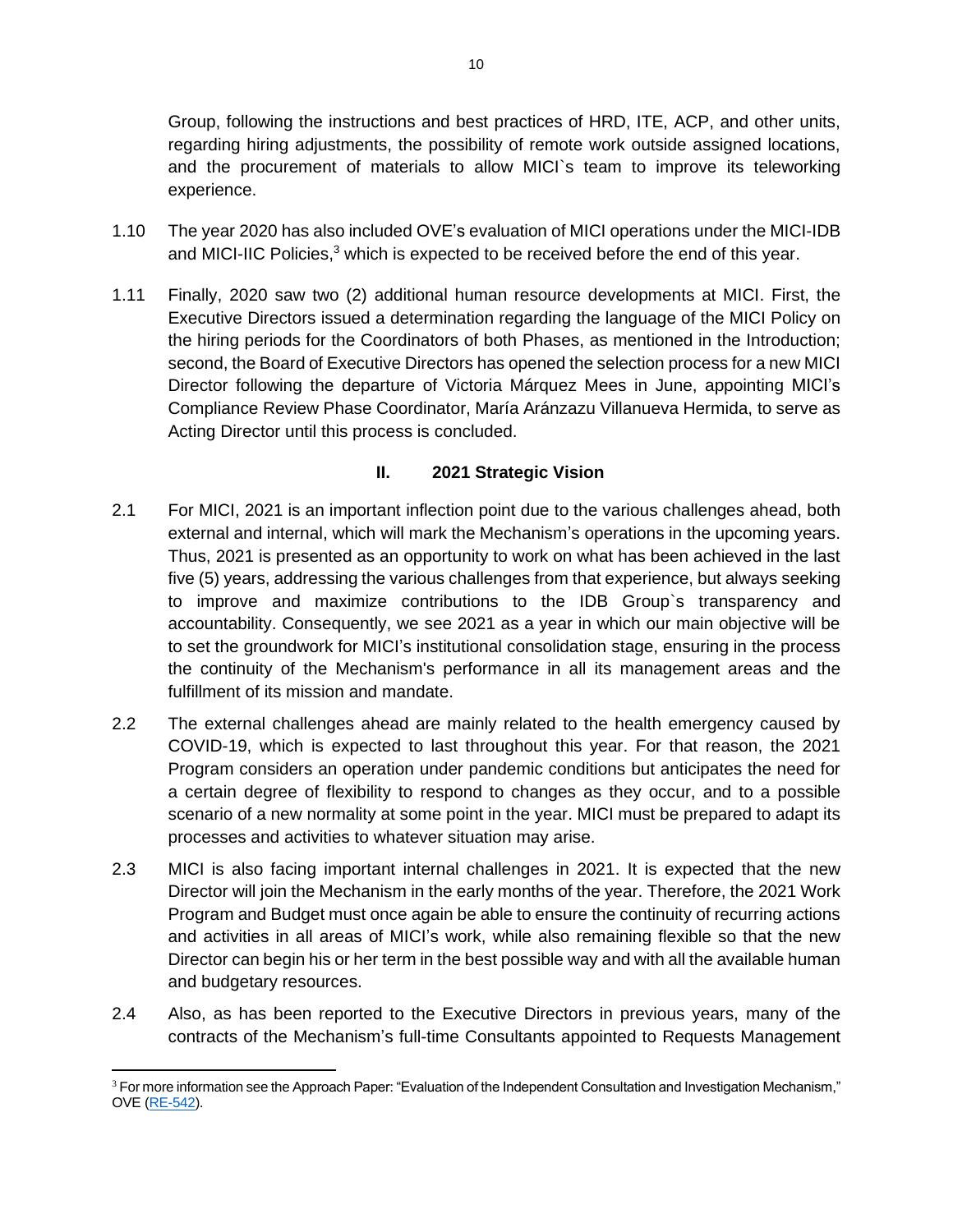will come to an end in 2021. This challenge is particularly important because of the critical role that this resource plays in the proper management of cases in both Phases of the MICI process. Accordingly, this Program offers an analysis and a course of action—in the short and medium-term—which will allow us to meet the imminent challenge while also allowing MICI's new leadership to decide for subsequent years.

- 2.5 Additionally, the outcomes of MICI`s evaluation by OVE are likely to involve adjustments in the Mechanism's operation that will require different types of resources to achieve and implement the recommendations. This input will also guide the Boards of Executive Directors in maintaining, adjusting, or modernizing the MICI Policies as they see fit. Various institutional changes within the IDB Group, such as the new Environmental and Social Safeguards Frameworks of the IDB and IDB Invest, will also require the modification of certain MICI activities, including investment in staff training and the adaptation of materials.
- 2.6 Thus, the 2021 Work Program and Proposed Budget outlined below reflects this vision in terms of actions and the need for resources to meet the challenges and make the best use of the particular opportunities of 2021. In the quarterly activity and financial reports, the Mechanism will inform the progress and/or adjustments of these actions and activities to the Executive Directors of the IDB Group.

### **III. Proposed 2021 Work Program**

- <span id="page-11-0"></span>3.1 The proposed 2021 MICI Program outlined below has been developed based on the strategic vision described in the previous section and includes activities to be carried out in four (4) areas:
	- A. Requests Management
	- B. Learning
	- C. Outreach
	- D. Institutional Strengthening
- 3.2 The Program, which covers all of the IDB Group institutions, presents MICI activities that are common to the three (3) of them, and particular activities that are specific to each. This complementarity is also reflected in the proposed budget, which allocates funding in two areas: (i) that of the IDB, which includes personnel costs and costs associated with activities within the MICI mandate for the IDB and IDB Lab; and (ii) that of IDB Invest, which includes costs associated with the provision of services to this institution by MICI.
- 3.3 Each of these four (4) areas also include a forecast of the impact that the COVID-19 pandemic will have on the Mechanism's activities and how these should adapt if the 2020 scenario persists—and in view of a possible return to a new normality in 2021.
- 3.4 Accordingly, the following function-specific program and budget proposal is submitted to the IDB Board of Executive Directors through its PEC and BUFIPOL Committees, and to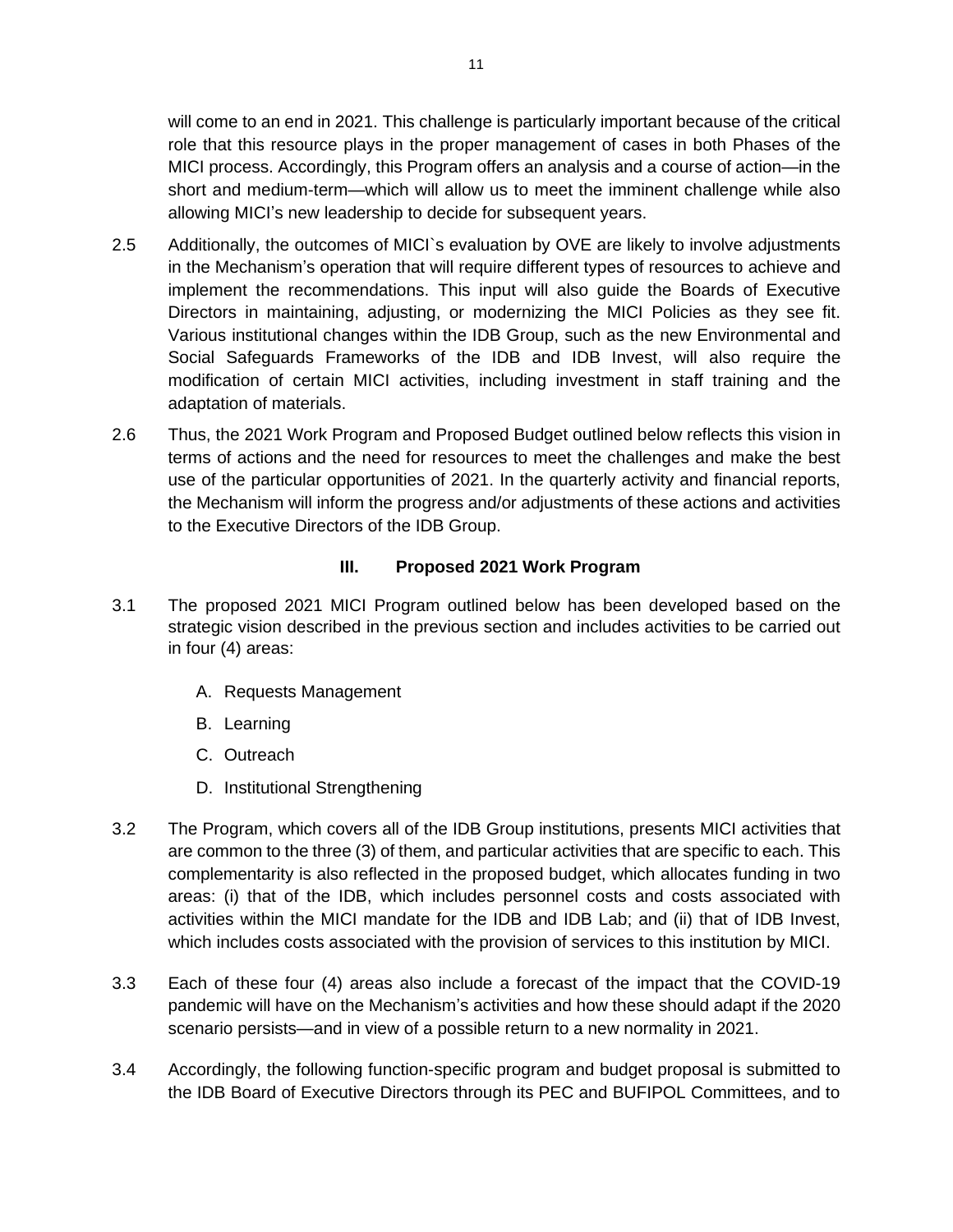the Board of Executive Directors of the IIC through its Board of Executive Directors Committee:

# **A. Requests Management**

<span id="page-12-0"></span>3.5 The proposed 2021 Work Program provides for the management of an estimated total of **24 Requests** during the year: **12 new Requests** (10 from the IDB and 2 from IDB Invest) to be received during 2021 and **12 carried over** (9 from the IDB and 3 from IDB Invest) as active cases from 2020. See Figure 1 below:



**Figure 1 Expected Request Management in 2021**

3.6 This estimate is based on the following factors: (i) the portfolio of active cases expected to be carried over to 2021 (see Table 1), and (ii) the behavior observed by the Mechanism in the past five years (5), weighting the behavior of 2020. Despite the global situation caused by COVID-19, the Mechanism expects to reach a number close to the initially anticipated of 12 Requests for the year. On the basis of these factors, a similar number is expected to be received during 2021.

**Table 1 Request Management Portfolio of Active Cases to be Transferred**

| <b>Request Number</b>     | <b>Project</b>                                                                                   | <b>Anticipated status at</b><br>vear-end 2020 | <b>Anticipated</b><br>management in<br>$2021*$ |  |  |  |  |  |  |
|---------------------------|--------------------------------------------------------------------------------------------------|-----------------------------------------------|------------------------------------------------|--|--|--|--|--|--|
|                           | <b>ELIGIBILITY</b>                                                                               |                                               |                                                |  |  |  |  |  |  |
| MICI-BID-BR-2020-<br>0160 | The Acre Sustainable Development<br>Program (PDSA-II)- Request II<br>(2928/OC-BR)                | Pending<br>determination                      | Pending<br>determination                       |  |  |  |  |  |  |
| <b>CONSULTATION PHASE</b> |                                                                                                  |                                               |                                                |  |  |  |  |  |  |
| MICI-PE-2015-0094         | Rural Land Titling & Registration<br>Project in Peru - Third Phase<br>$(PTRT-3)$<br>(3370/OC-PE) | Monitoring of<br>agreements                   | Monitoring of<br>agreements                    |  |  |  |  |  |  |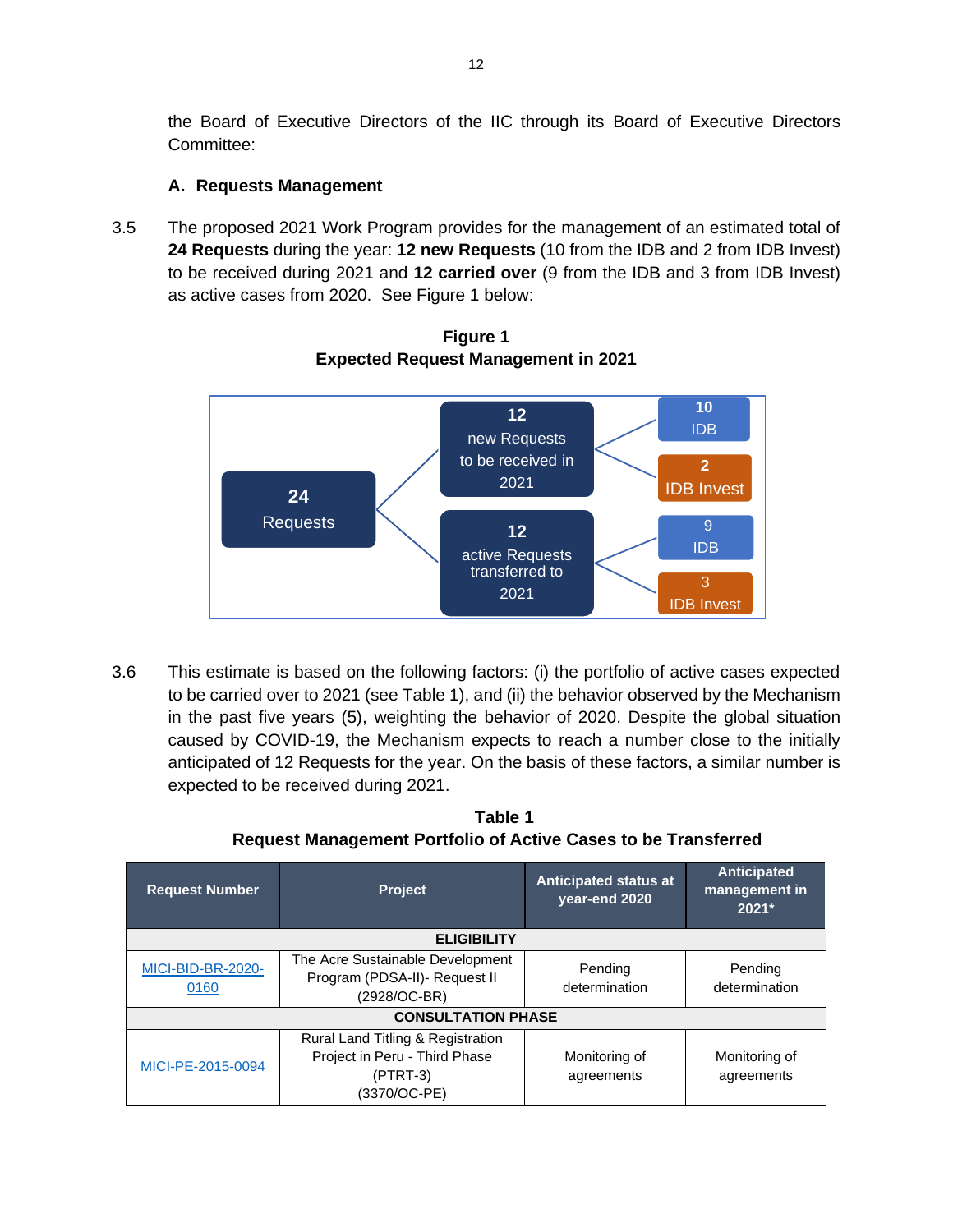| <b>Request Number</b>                                                                                                      | Project                                                                                                                                                                                                                                                                                                                                                                                                                        | <b>Anticipated status at</b><br>year-end 2020 | <b>Anticipated</b><br>management in<br>2021*                     |
|----------------------------------------------------------------------------------------------------------------------------|--------------------------------------------------------------------------------------------------------------------------------------------------------------------------------------------------------------------------------------------------------------------------------------------------------------------------------------------------------------------------------------------------------------------------------|-----------------------------------------------|------------------------------------------------------------------|
| <b>MICI-BID-HA-2017-</b><br>0114                                                                                           | Productive Infrastructure Program<br>(2552/GR-HA<br>2779/GR-HA et al.)                                                                                                                                                                                                                                                                                                                                                         | Monitoring of<br>agreements                   | Monitoring of<br>agreements                                      |
| MICI-BID-EC-2018-<br>0131                                                                                                  | Program for the Reconstruction of<br>Electricity Infrastructure in Areas<br>Affected by the Earthquake in<br>Ecuador<br>(3906/OC-EC)<br>Productive and Tourism<br><b>MICI-BID-AR-2019-</b><br>Infrastructure Program for the<br>Province of Rio Negro<br>0144<br>(2491/OC-AR)<br>Reconquista River Basin<br><b>Environmental Sanitation Program-</b><br><b>MICI-BID-AR-2019-</b><br><b>Request III</b><br>0148<br>(3256/OC-AR) |                                               | Closure                                                          |
|                                                                                                                            |                                                                                                                                                                                                                                                                                                                                                                                                                                |                                               | Closure                                                          |
|                                                                                                                            |                                                                                                                                                                                                                                                                                                                                                                                                                                |                                               | Monitoring of<br>agreements                                      |
| <b>MICI-CII-CO-2019-</b><br>0152                                                                                           | Ruta del Cacao 4G Toll Road<br>$(12252 - 01)$                                                                                                                                                                                                                                                                                                                                                                                  | In Consultation Phase<br>process              | In Consultation<br><b>Phase process</b>                          |
|                                                                                                                            | <b>COMPLIANCE REVIEW PHASE</b>                                                                                                                                                                                                                                                                                                                                                                                                 |                                               |                                                                  |
| MICI-BID-PR-2016-<br>0101                                                                                                  | Downtown Redevelopment,<br>Modernization of Metropolitan Public<br>Transport, and of Government<br>Offices Project - Request II<br>(2419/OC-PR & 2420/BL-PR)                                                                                                                                                                                                                                                                   | Monitoring of<br>action plan                  | Monitoring of<br>action plan                                     |
| MICI-BID-CH-2017-<br>0115                                                                                                  | Alto Maipo Hydroelectric Power<br>Project<br>(3008A/OC-CH & 3008B/OC-CH)                                                                                                                                                                                                                                                                                                                                                       |                                               | Monitoring of<br>action plan                                     |
| <b>MICI-CII-CO-2018-</b><br>0133                                                                                           | Ituango Hydropower Plant<br>$(11794 - 04)$                                                                                                                                                                                                                                                                                                                                                                                     | <b>Under investigation</b>                    | End of investigation<br>process                                  |
| Generadora San Mateo S.A. y<br><b>MICI-CII-GU-2018-</b><br>Generadora San Andres S.A.<br>0136<br>(GU3794A-01 & GU3798A-01) |                                                                                                                                                                                                                                                                                                                                                                                                                                | <b>Under investigation</b>                    | End of investigation<br>process and start of<br>monitoring stage |

Requests related to IDB Invest operations.

\* Forecast which may be adjusted depending on circumstances relating to COVID-19.

3.7 In sum, we expect to manage a total of 19 Requests for the **IDB** in 2021: 10 new cases and nine (9) transferred from previous years; while in the case of **IDB Invest** we expect to manage five (5) Requests: two (2) new cases and three (3) carried over from previous years. Also considering the behavior and experience of the last five (5) years, we would expect four (4) to five (5) new Requests to be registered and two (2) to three (3) of those to be declared eligible.

### **Adaptations to COVID-19 and Potential Return to a New Normal in Requests Management**

3.8 In the event that the pandemic-related restrictions extend several months into 2021, the Mechanism will continue to adapt its management process by prioritizing the use of virtual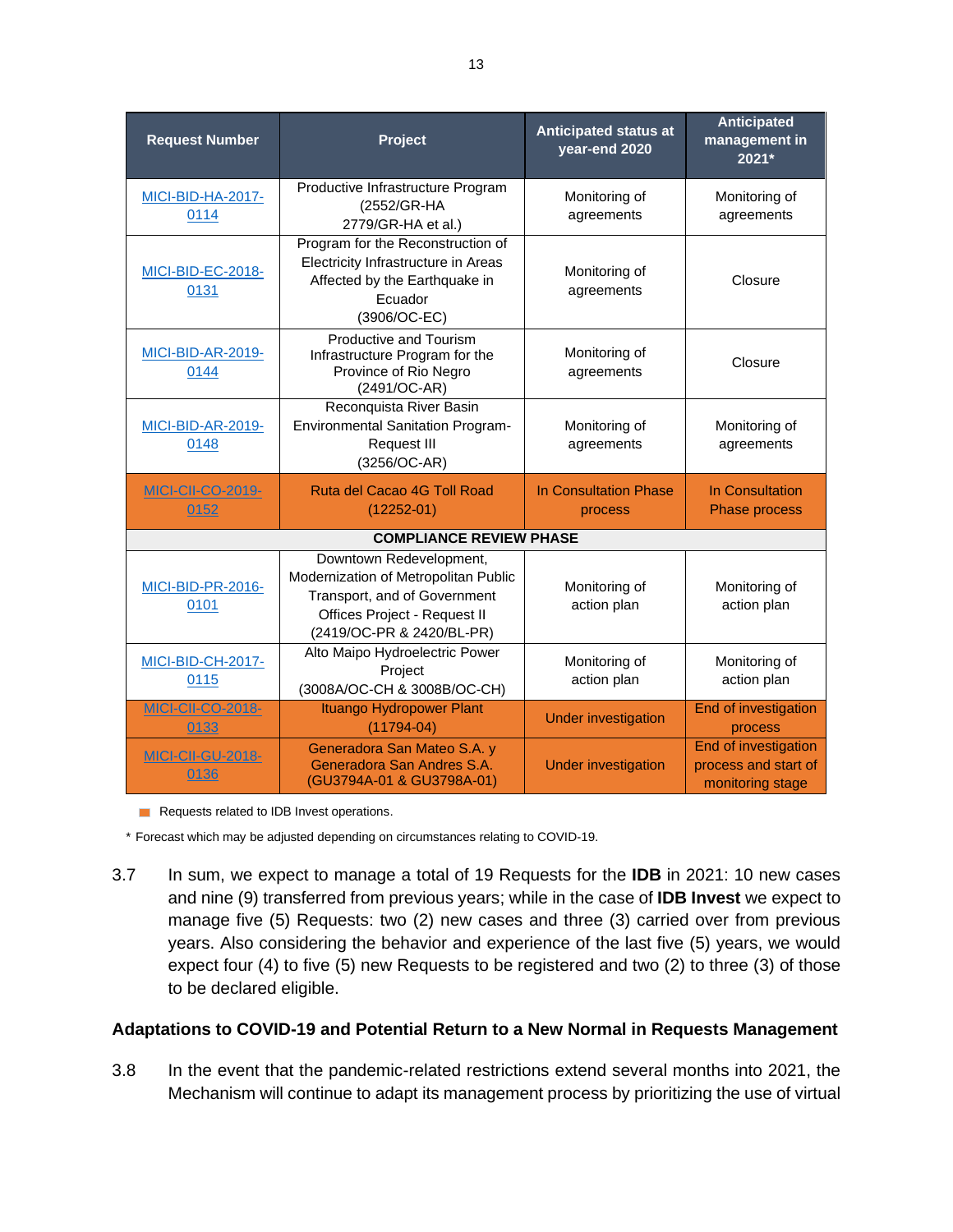tools. Under this scenario, the Registration and Eligibility stages should not be affected since —as was the case in 2020— the registration decision can be made without impediment as established by the MICI policies; and the eligibility determination will be made remotely, without the eligibility mission, until the travel restrictions are lifted. For this, the process will focus on holding virtual meetings with the Parties and other relevant actors<sup>4</sup>, and the use of digital tools to obtain information. If required, MICI may count on the support of local consultants<sup>5</sup>. The above circumstances may generate delays in the determination of eligibility, depending on the availability and accessibility to the Parties to hold meetings virtually throughout the process<sup>6</sup>.

- 3.9 Meanwhile, with respect to active case management in both Phases, the extension of the pandemic will inevitably have certain direct implications. In the Consultation Phase, for example, there could be delays in complying with the agreements in the five  $(5)$  cases<sup>7</sup> currently being monitored, due to the impossibility of completing studies or activities that are part of the agreements and often depend on third parties. There could also be delays in the dialogue process for case [MICI-CII-CO-2019-0152](https://www.iadb.org/en/mici/request-detail-iic?ID=MICI-CII-CO-2019-0152&nid=27243) due to potential difficulties with communication and the availability of the Parties. A remote Consultation Phase process, mostly in a virtual format, is challenging because of the limited physical interaction between the Parties that is needed to build trust; this will inevitably require more meetings and time spent on the process. Likewise, it will also be possible, if necessary, the need for local support consultants for the management of certain aspects of the process of this Phase.
- 3.10 In the Compliance Review Phase —given that the internal procedures have been adjusted during 2020— the cases under investigation will continue as normally as possible so that the Compliance Review Report can be submitted to the Board of Executive Directors in case [MICI-CII-GU-2018-0136](https://www.iadb.org/en/mici/request-detail-iic?ID=MICI-CII-GU-2018-0136&nid=23508) during the first quarter of the year. However, the investigation of case [MICI-CII-CO-2018-0133](https://www.iadb.org/en/mici/request-detail-iic?ID=MICI-CII-CO-2018-0133&nid=23506) may be affected in the event that travel restrictions to the country are extended throughout 2021, given the impossibility of carrying out the investigation team's compliance review field mission. In that case, MICI will analyze the circumstances based on the available information and will make a proposal to the Board on how to proceed, including the possibility of extending the deadline for the investigation. In cases [MICI-BID-CH-2017-0115](https://www.iadb.org/en/mici/complaint-detail?id=MICI-BID-CH-2017-0115) and [MICI-BID-PR-2016-0101,](https://www.iadb.org/en/mici/complaint-detail?id=MICI-BID-PR-2016-0101) we expect to monitor Management's Action Plans from Headquarters, as usual; however, if a field presence is required to follow up on a particular action, we have the flexibility to hire local

<sup>4</sup> In general, all MICI processes during the pandemic have led to a considerable increase in the number of virtual meetings, to address the gaps generated by the impossibility of presence in the field and direct contact with Requesters, the Project and other relevant actors.

<sup>5</sup> For example, to verify data, or to obtain information that cannot be obtained through interviews. However, it is not expected to be a general need at this stage of the MICI process.

<sup>&</sup>lt;sup>6</sup> From the experience in managing cases during the pandemic, it has been seen that the availability of the Parties to attend to MICI processes has been reduced. The times to respond to the MICI are longer, as is also the case with the availability to schedule virtual meetings.

<sup>&</sup>lt;sup>7</sup> The active cases in the Consultation Phase with agreements currently being monitored are: [MICI-PE-2015-0094,](https://www.iadb.org/en/mici/complaint-detail?id=MICI-PE-2015-0094) [MICI-](https://www.iadb.org/en/mici/complaint-detail?id=MICI-BID-HA-2017-0114)[BID-HA-2017-0114,](https://www.iadb.org/en/mici/complaint-detail?id=MICI-BID-HA-2017-0114) [MICI-BID-EC-2018-0131,](https://www.iadb.org/en/mici/complaint-detail?ID=MICI-BID-EC-2018-0131) [MICI-BID-AR-2019-0144,](https://www.iadb.org/en/mici/complaint-detail?ID=MICI-BID-AR-2019-0144) and [MICI-BID-AR-2019-0148.](https://www.iadb.org/en/mici/complaint-detail?ID=MICI-BID-AR-2019-0148)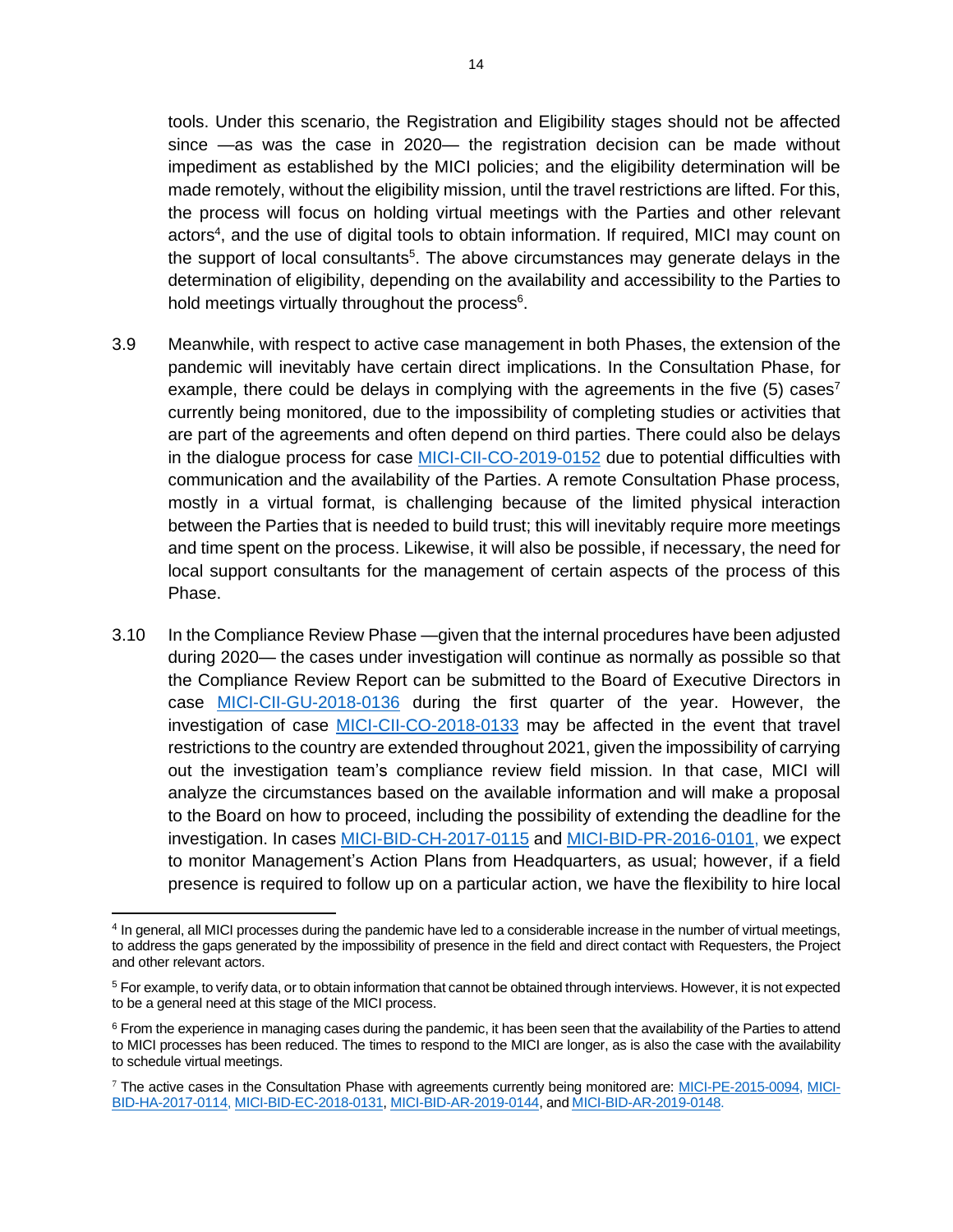consultants. The ability of the projects to comply with the Plans under the conditions of the pandemic will also be specially monitored, and the Board of Executive Directors will be kept informed through the monitoring reports.

3.11 If the current travel restrictions are lifted, the main adaptation will be to resume the MICI team's field missions for both Phases and their different stages of case management as soon as possible.

# <span id="page-15-0"></span>**B. Learning**

- 3.12 The main objective of the MICI Reflections Program has been to promote institutional reflection based on the evidence and experience of MICI case management, thus strengthening the work of the IDB Group and its mission. 2021 will be no exception and this effort to deliver outputs relevant to the Group will continue.
- 3.13 Specifically, we propose to deliver in 2021 the knowledge products about the MICI process that we have been working on during 2020 and that, because of the situation, we were unable to finalize or disseminate. These include technical notes on the Registration and Eligibility stages and Lessons Learned from the Compliance Review Phase.
- 3.14 We also plan to complement the program during the year with new actions that promote interaction with IDB and IDB Invest Management on topics of interest and that lead to institutional learning through sharing perspectives. Finally, we plan to produce and disseminate brief notes on specific experiences with cases or topics handled by MICI, with the aim of continuing to contribute to the institution, beyond case management.

### <span id="page-15-1"></span>**C. Internal and External Outreach**

- 3.15 MICI's External Outreach work aims to promote access to the Mechanism among communities that are potentially affected by IDB Group-financed projects. MICI continuously seeks out new strategies for publicizing the Mechanism in the Region and ensuring that communities interested in submitting a Request have accessible and clear information on the process, the requirements, and possible outcomes.
- 3.16 The year 2021 is a critical year for the reformulation of some of these strategies, given the arrival of a new Director, the adjustments needed based on the findings of the OVE evaluation, the new Environmental and Social Safeguards Frameworks of the IDB and IDB Invest and the opportunities identified for new practices that have been developed to deal with the effects of the pandemic on outreach activities.
- 3.17 The external outreach activities that the Mechanism has proposed for 2021 are presented in Figure 2 below: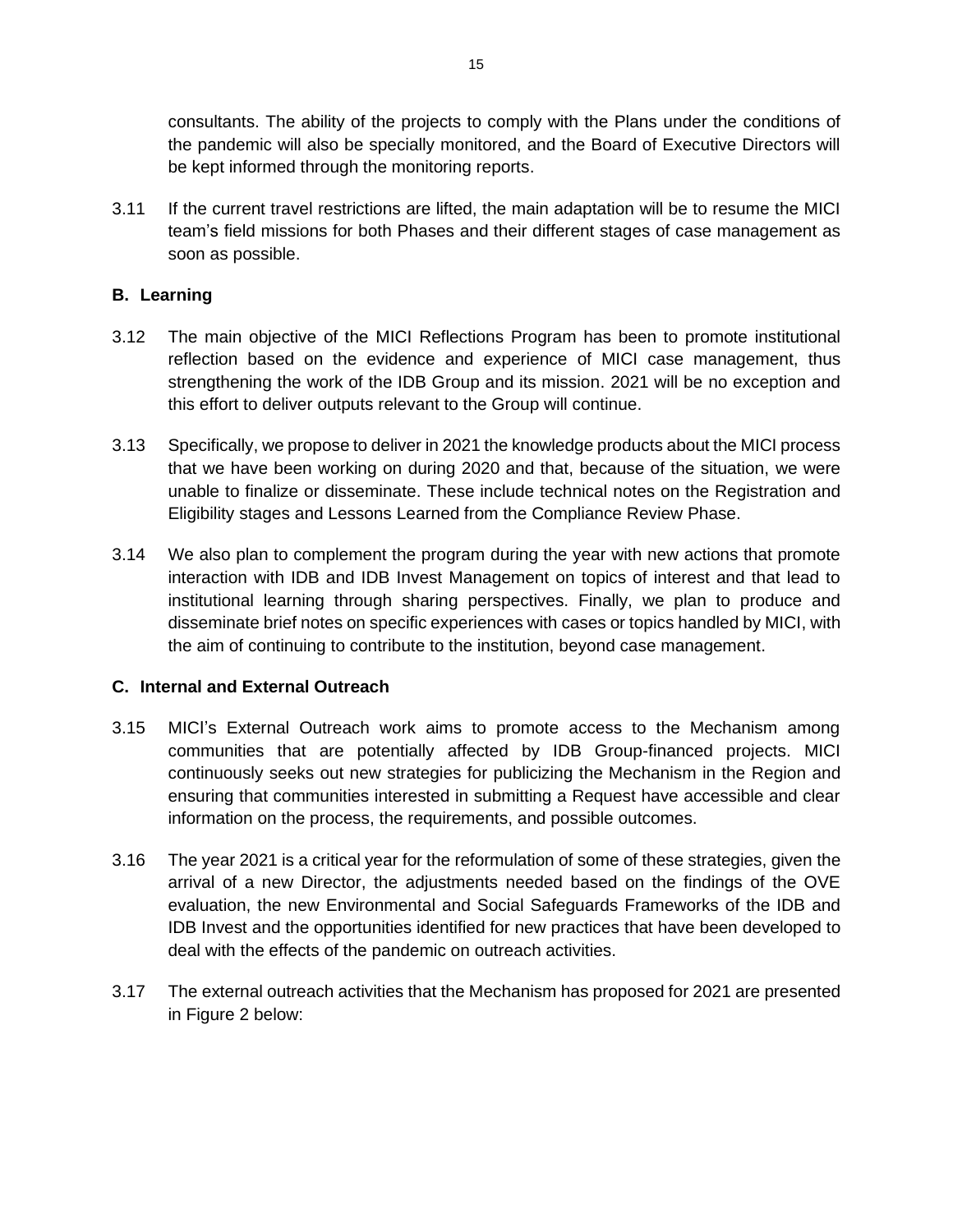

**Figure 2 External Outreach – Quarterly Planning 2021**

- 3.18 The purpose of internal outreach is to familiarize IDB Group staff at Headquarters and COFs with the Mechanism's mandate and function. In 2021 we plan to continue holding sessions for the presentation and discussion of the knowledge products from the MICI Reflections program and updating the MICI outreach materials based on the changes brought about by factors like the modernization of the Environmental and Social Safeguards Framework of the IDB Group and the findings of the OVE evaluation. MICI will also continue to participate in onboarding sessions for new staff and Board members as it does every year. Likewise, alternatives will be sought to keep the Board informed about MICI and its work, among other ways through informal technical sessions <sup>8</sup>.
- 3.19 MICI will begin to develop specific projects for both external and internal audiences, to be implemented in the short and medium-term, that will enhance its interaction with all target audiences and reflect the vision of the new MICI Director. These proposed projects include the redesign of MICI's Public Registry and website; a new learning tool about the

<sup>&</sup>lt;sup>8</sup> Currently, MICI keeps the Boards of Executive Directors informed through the quarterly activity and financial reports. However, during 2021 work will be done on the design of alternative activities that allow accomplishing specific requirements of the Executive Directors to be kept informed of specific topics and information on the MICI's work, beyond individual cases.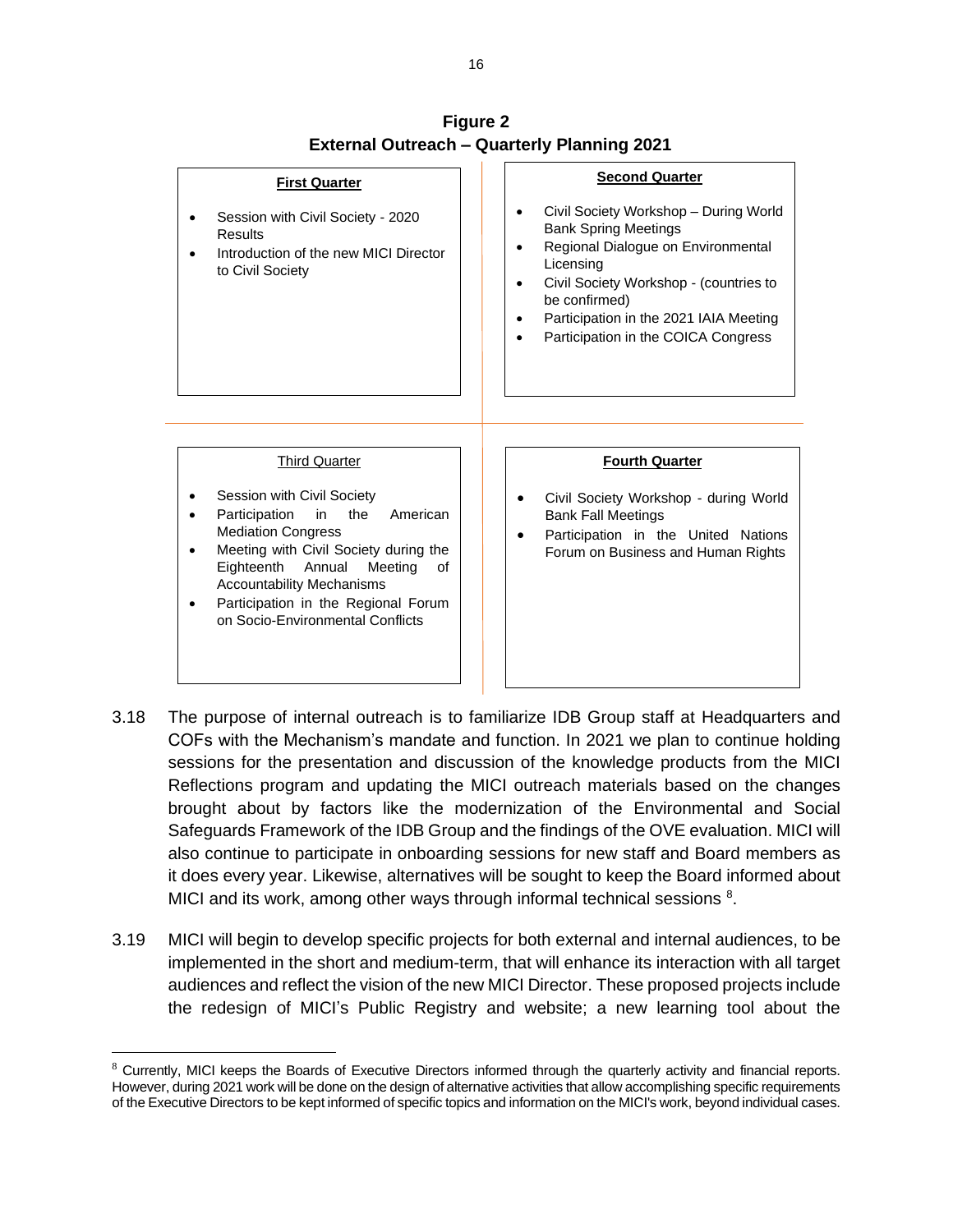Mechanism and its function, using a MOOC format; the analysis of social network use; and the use of new digital and printed outreach materials.

3.20 Following the arrival of the new MICI Director, several meetings and presentations will be held with the main departments of the Group with which the Mechanism interacts regularly, as well as with civil society organizations.

# **Adaptations to COVID-19 and Potential Return to a New Normal in Learning and Outreach Activities**

3.21 Based on the experience gained during 2020, most of the actions and activities planned for 2021 are initially proposed as virtual events without trips to the Region, at least in the first quarters of the year. Nevertheless, MICI will continuously monitor and analyze the situation in the Region in order to resume face-to-face activities for internal and external audiences if the situation changes.

### <span id="page-17-0"></span>**D. Institutional Strengthening**

3.22 Following up on the goals established in the work areas into which MICI regularly divides its Institution-strengthening function, the following section contains activities under four (4) headings: operational effectiveness; structural institutionalization; knowledge sharing; and human resources.

### **1. Operational Effectiveness**

- <span id="page-17-1"></span>3.23 In the fourth quarter of 2020, OVE is expected to present the findings of its evaluation of MICI and its recommendations for strengthening its operation. The MICI team has actively collaborated with OVE during the evaluation period and will continue to be available throughout 2021 to address and support actions that are deemed necessary by the IDB and IIC Boards of Directors in response to the report's findings and recommendations.
- 3.24 With the new Environmental and Social Policy Frameworks of the IDB and IDB Invest, we anticipate that, in the coming years, MICI will have to simultaneously manage cases involving projects of both institutions—some governed by the previous ROPs and others by the new Safeguards Frameworks. To meet this demand, MICI will allocate time and resources to the MICI team, including members of the Rosters of Experts for both Phases, for analysis and training.

# **2. Structural Institutionalization**

<span id="page-17-2"></span>3.25 Consistent with the strategy to ensure that MICI is clearly embedded in the Group's structure, during 2021 the Mechanism will work with the Group's new Management to continue to standardize its administrative, financial, communication, data use, and human resources procedures; this will facilitate the effective implementation of the Group's regulations in specific aspects of the Mechanism's operation.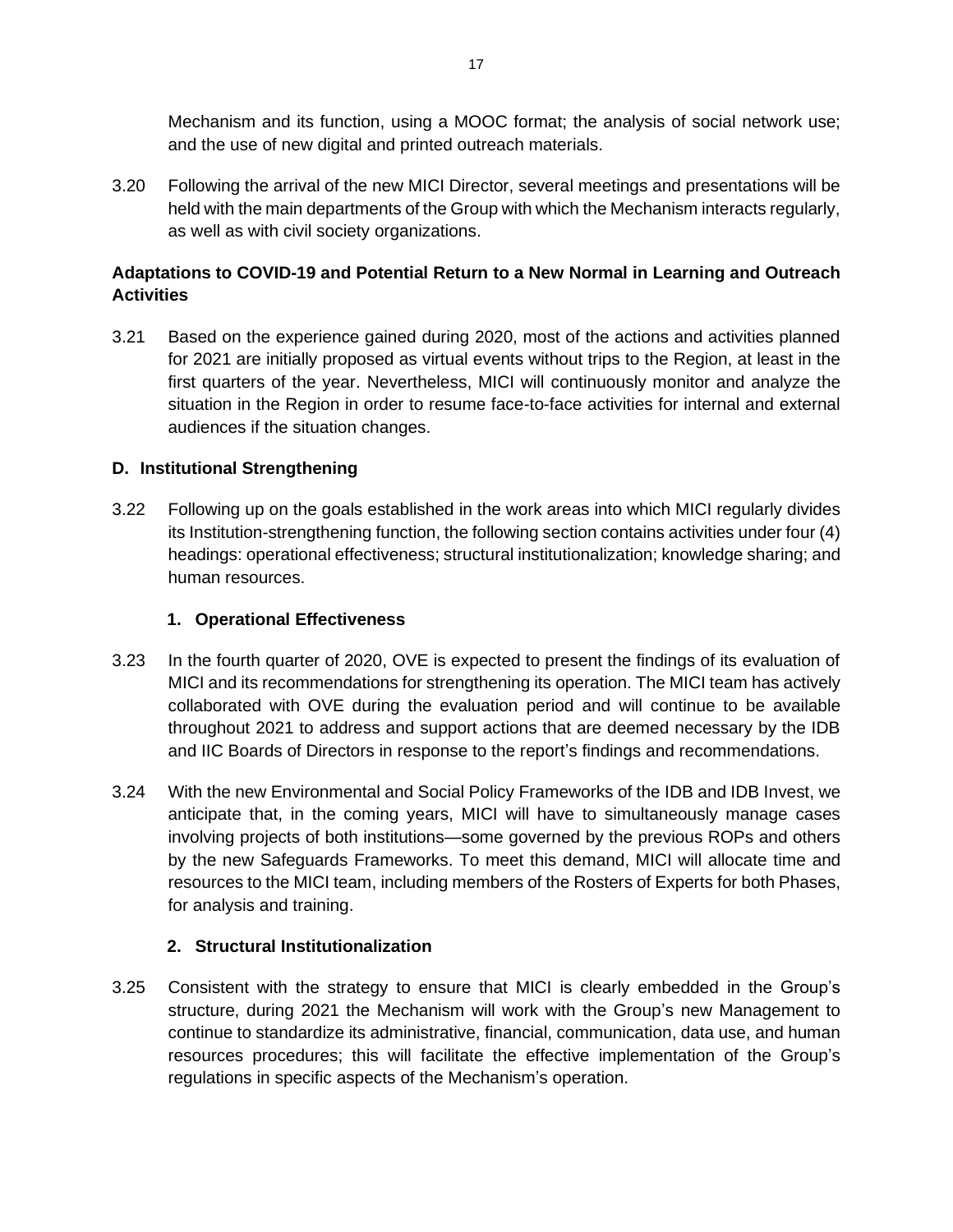### **3. Knowledge Sharing and Staff Training**

- <span id="page-18-0"></span>3.26 In 2021 MICI will continue conducting external outreach, sharing best practices, and creating synergies in joint case management, in collaboration with peer agencies and other multilateral institutions, as well as academia, to strengthen the accountability framework. As it does every year, MICI will also participate in the Annual Meeting of IAMs to continue promoting knowledge sharing and to keep working on strengthening accountability mechanisms.
- 3.27 The Mechanism will also continue to promote the training of its staff through courses offered at the institutional level. At the same time, activities will be designed for knowledge sharing within the IDB Group on relevant issues such as managing the risk of reprisals, as well as the use of information technologies, conflict resolution tools, among others. These activities will seek to maximize the use of virtual and digital tools at a lower cost throughout the year.

### <span id="page-18-1"></span>**4. Human Resources**

3.28 As reported in previous Work Programs, human resources has been a challenge for the Mechanism in recent years, and one that directly affects its effectiveness in the medium and long term. This challenge is evident, first of all, in the timing of the hiring of the Phase Coordinators—a situation that, as stated in the Introduction to this document, was resolved in the first half of 2020. Second, MICI only has Full-time Consultants appointed to Requests Management for both Phases, which is the Mechanism's main activity. This hiring arrangement is temporary for a maximum of three (3) years and does not allow for renewal or future hiring.<sup>9</sup> This creates fragility in the Mechanism and puts the effective fulfillment of its mandate at risk. The following is an analysis of the situation and a proposed course of action for consideration by the Executive Directors.

# **Analysis of MICI's Full-Time Consultants**

3.29 The Mechanism's day-to-day operations are carried out with a mixed organizational structure consisting of 16 people: seven (7) staff positions and nine (9) Full-time Consultant positions (under DTC and CNS arrangements) with temporary non-renewable contracts, nearly all of whom (eight $(8)$ )<sup>10</sup> perform activities directly related to case management in both the Consultation Phase and the Compliance Review Phase.

<sup>9</sup> Policy [AM-650.](https://idbg.sharepoint.com/sites/Regulations/es-es/Paginas/AM/Consultores/AM-650.aspx) The definition of Consultant states that: "The length of the contract may be from one (1) day to a maximum lifetime cumulative total of (36) months within the IDB Group."

<sup>&</sup>lt;sup>10</sup> In 2019 a consultant was hired to fill a specific position for MICI's Tenth Anniversary celebration. This position will not be required in 2021.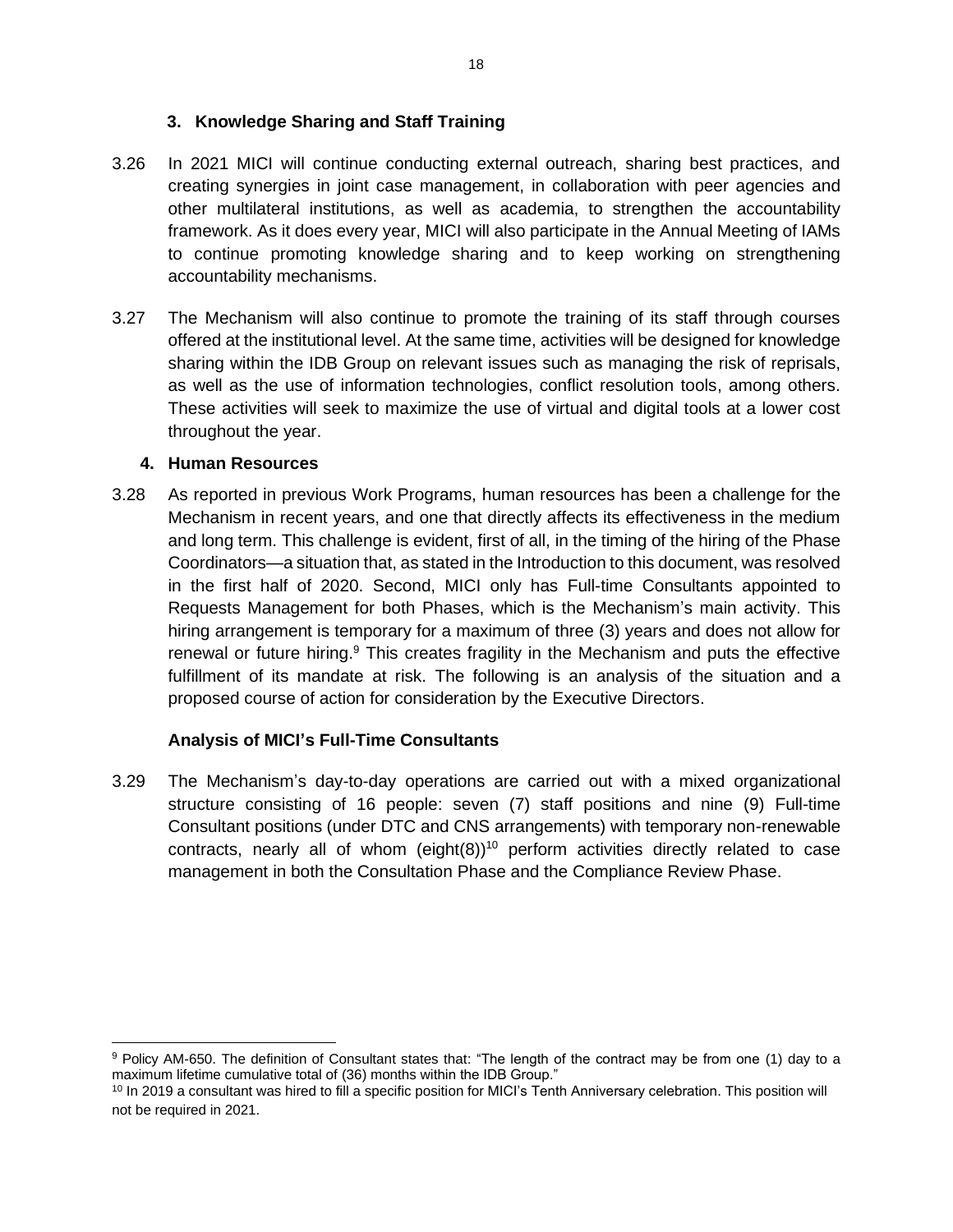

**Figure 3 2020 Organizational Structure**

\* The Consultants left MICI for new job opportunities and new competitive selection processes had to be opened in the fourth quarter; these contracts ended in 2021. / \*\* This position was filled solely to support the Tenth Anniversary activities during 2020.

- 3.30 The work in both Phases is led by the Phase Coordinators, who are supported by the Case Officers and Case Assistants, currently Full-time Consultants with non-renewable contracts, for day-to-day case management. Case Officers are highly specialized in MICI functions and have extensive knowledge of case management, acquired over time, and through the particular practice of an independent accountability mechanism. Likewise, the Case Assistants have a mastery of the processes and systems of both MICI and the Bank, and mainly provide essential administrative support to the teams in managing the different cases. While these contracting arrangements provide MICI with the flexibility to respond to work demands arising from the reactive nature of MICI's mandate, they also pose a challenge in terms of retaining knowledge, expertise, and experience, which are fundamental for the effective Requests Management.
- 3.31 This circumstance leads to high staff turnover in these positions, at a high opportunity cost to MICI on account of the recurrent loss of skills and knowledge.
- 3.32 In this regard, in just five (5) years, since the current MICI Policy came into effect in 2015, the Mechanism has seen the departure of 10 Consultants dedicated to Requests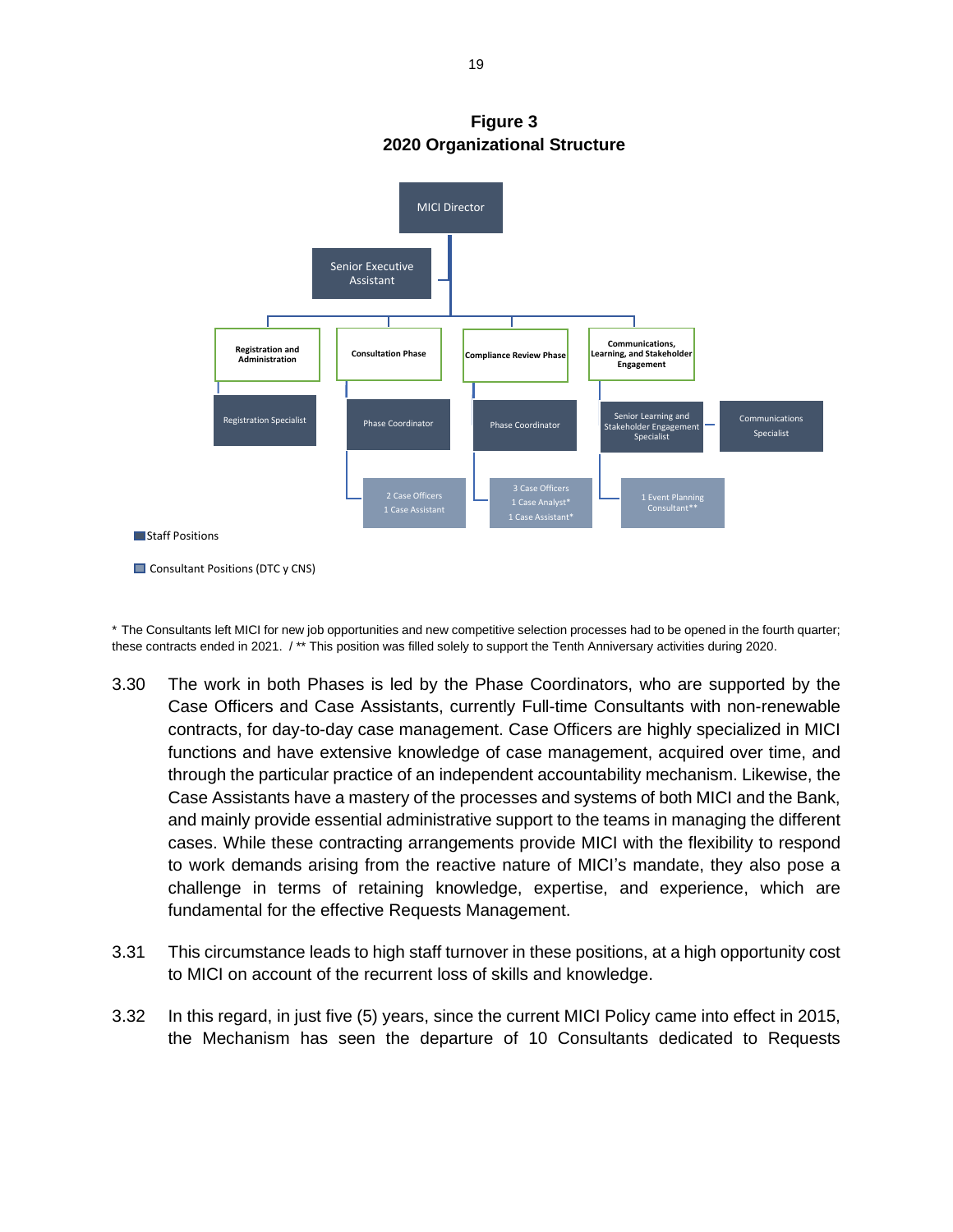Management. Additionally, with the 2018 change<sup>11</sup> to the Bank's regulations on CW, five (5) contracts will end in 2021 and the remaining Consultants currently working at MICI will reach the end of their contracts in 2022. Due to the above, some of these Consultants have already found other employment opportunities before the effective end of their contracts in 2021 and will be leaving the Mechanism at the end of 2020, this given the impossibility for MICI to offer them attractive working conditions in the medium and long term<sup>12</sup> .

3.33 The inability to retain Consultants for more than three (3) years places an enormous burden on the Mechanism and its case management. Indeed, the total management time per case —although it varies by stage and phase under the MICI Policies and depends on the specificities of each case— is generally a multiannual process. Thus, the process from the moment a case is received to the completion of one or both Phases, including monitoring, can take more than six (6) years. Figure 4 below shows the time periods established by stage and phase within the MICI process.

| <b>Figure 4</b>                                                          |  |  |  |  |  |  |  |
|--------------------------------------------------------------------------|--|--|--|--|--|--|--|
| Time Periods Established in the MICI Policy by Stage or Phase $^{\rm 1}$ |  |  |  |  |  |  |  |
| (Business Days (bd), Months, and Years)                                  |  |  |  |  |  |  |  |

| <b>Registration Stage</b> | <b>Eligibility Stage</b> | <b>Consultation Phase</b>                                         | <b>Compliance Review Phase</b>                                                                                                               |
|---------------------------|--------------------------|-------------------------------------------------------------------|----------------------------------------------------------------------------------------------------------------------------------------------|
| 5 or 15 bd*               | 42 $bd**$                | Assessment: 40 bd                                                 | TORs and Comments: 36 bd                                                                                                                     |
|                           |                          | Consultation Process: 240 bd -12<br>months<br>Monitoring: 5 years | Investigation: 120 bd - 6 months<br>Comments on the Preliminary Report:<br>$21$ bd<br>Compliance Review Report: 21 bd<br>Monitoring: 5 years |

1. Not including time extensions provided under paragraph 59 of the Policy/\* If an extension is granted to Requesters under Paragraph 22 of the Policy / \*\* Not including the possibility of a suspension of the eligibility stage for up to 45 business days under paragraph 23 of the Policy.

3.34 In this way, the periodic rotation of personnel leads to interruptions in the normal management of cases—for example, there are cases processed under the current MICI Policies,<sup>13</sup> in which up to five (5) different Consultants have worked in a single one of them. There are also cases in the monitoring stage in both Phases in which none of the Case Officers took part in the mediation nor the investigation processes. These circumstances undoubtedly affect case management, thus requiring the investment of additional time and

<sup>&</sup>lt;sup>11</sup> These include changing the length of contracts from 48 to 36 months and prohibiting the hiring of a CNS consultant on more than one occasion.

<sup>&</sup>lt;sup>12</sup> Most of the Consultants who have worked at MICI began their job searches before the end of their contracts, resulting in early departure.

<sup>&</sup>lt;sup>13</sup> Including cases managed under the 2015 Transition Plan for active case management before the entry into force of the new MICI Policy.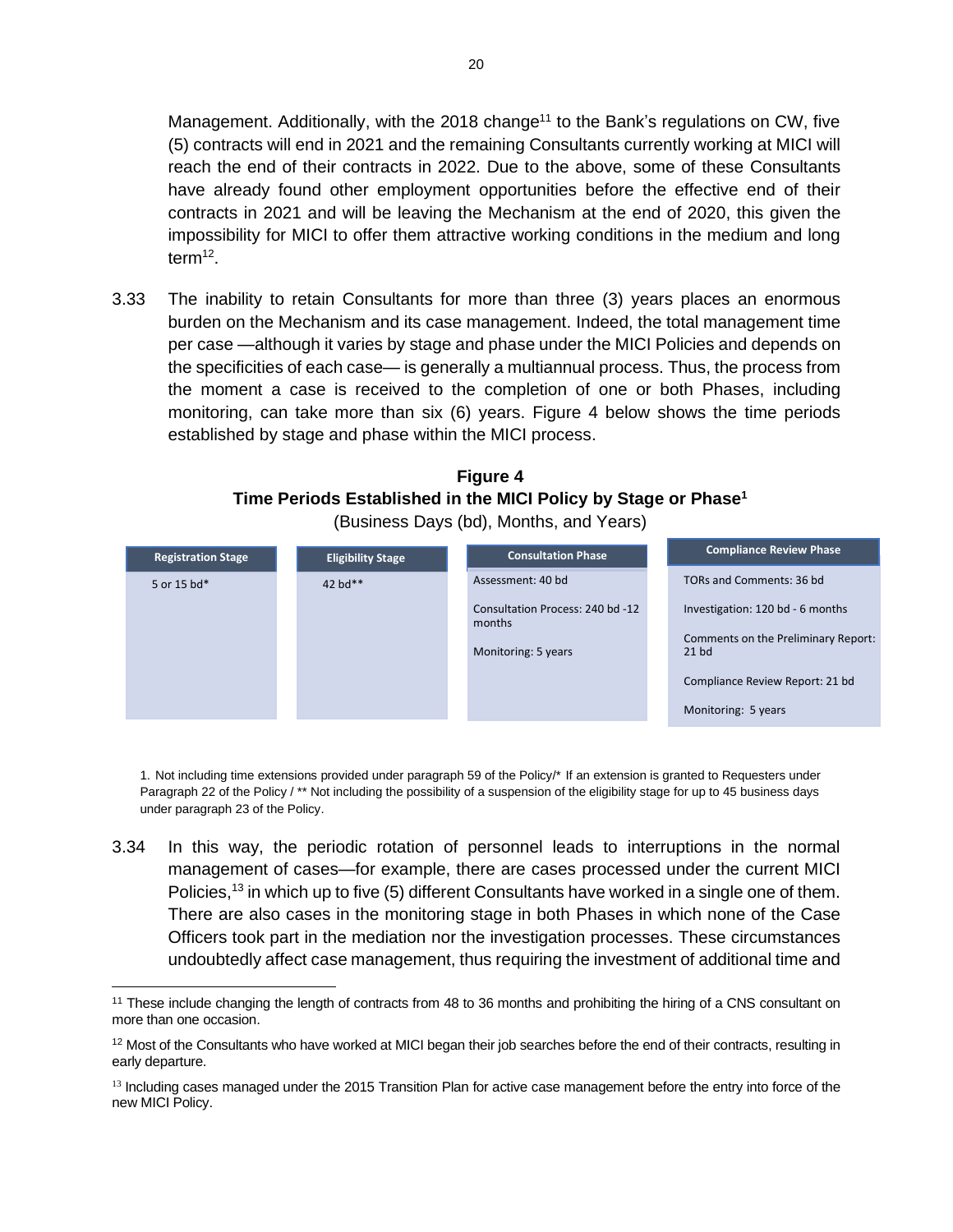resources to allow the Consultants to acquire knowledge of the particular context of each case, the work with the Parties and the generation of trust with them, as well as understanding the IDB Group's working culture and the Mechanism's role within it, and the particularities of interaction with civil society or third parties involved, just to mention a few aspects.

- 3.35 Additionally, MICI personnel are required to be highly specialized not only in the operation of this type of accountability mechanism but also in the main activity of each process: they must be skilled both in conflict resolution and in performing compliance reviews or investigations in environmental and social matters. Beyond this technical knowledge, MICI personnel needs to have extensive knowledge of the Region and the work of the IDB Group, its policies, and procedures; they must speak more than one of its official languages and be able to interact with different types of stakeholders, all under the highest professional and ethical standards.
- 3.36 High staff turnover results in losses of capacity, time, and financial resources, which the Mechanism undertakes time and again. It invests considerable resources in attracting and training talent, adapting new hires to the organizational culture, building relationships, and maintaining the high standards to which it is committed in terms of effectiveness, output consistency, and turnaround times—only for these human resources to be forced out of the institution within a short period of time.
- 3.37 In sum, the evidence shows that MICI's Requests Management does not currently have the organizational strength to support the process established in its Policy, and if this situation is not addressed, this weakness of the Mechanism will persist.

### **Proposal for Strengthening the Mechanism's Structure**

- 3.38 To remedy this fragility of the Mechanism, MICI proposes that the Board of Executive Directors increase the HC dedicated to Requests Management over the next two (2) years, so that each Phase has at least two (2) staff positions (for a total of four (4)), and eliminate the Case Officer positions under its current Consultant format. As stated above, these positions perform the specialized technical work of case management, and MICI requires continuity in that process.
- 3.39 It should be noted that the Mechanism is not part of the "Flexible and Efficient Workforce Management Framework" ("Flexible Framework" document [GN-2606-21\)](http://idbdocs.iadb.org/wsdocs/getdocument.aspx?docnum=EZSHARE-441247029-1017), which relates exclusively to the workforce funded by Management's administrative budget. MICI, from its inception, has requested these positions directly from the Executive Directors in its annual work programs. However, if this increase in HC is approved, the positions would be opened to a competitive selection process following the Bank's HRD rules and procedures, meaning that the current Consultant positions would not be directly or automatically transformed into staff positions.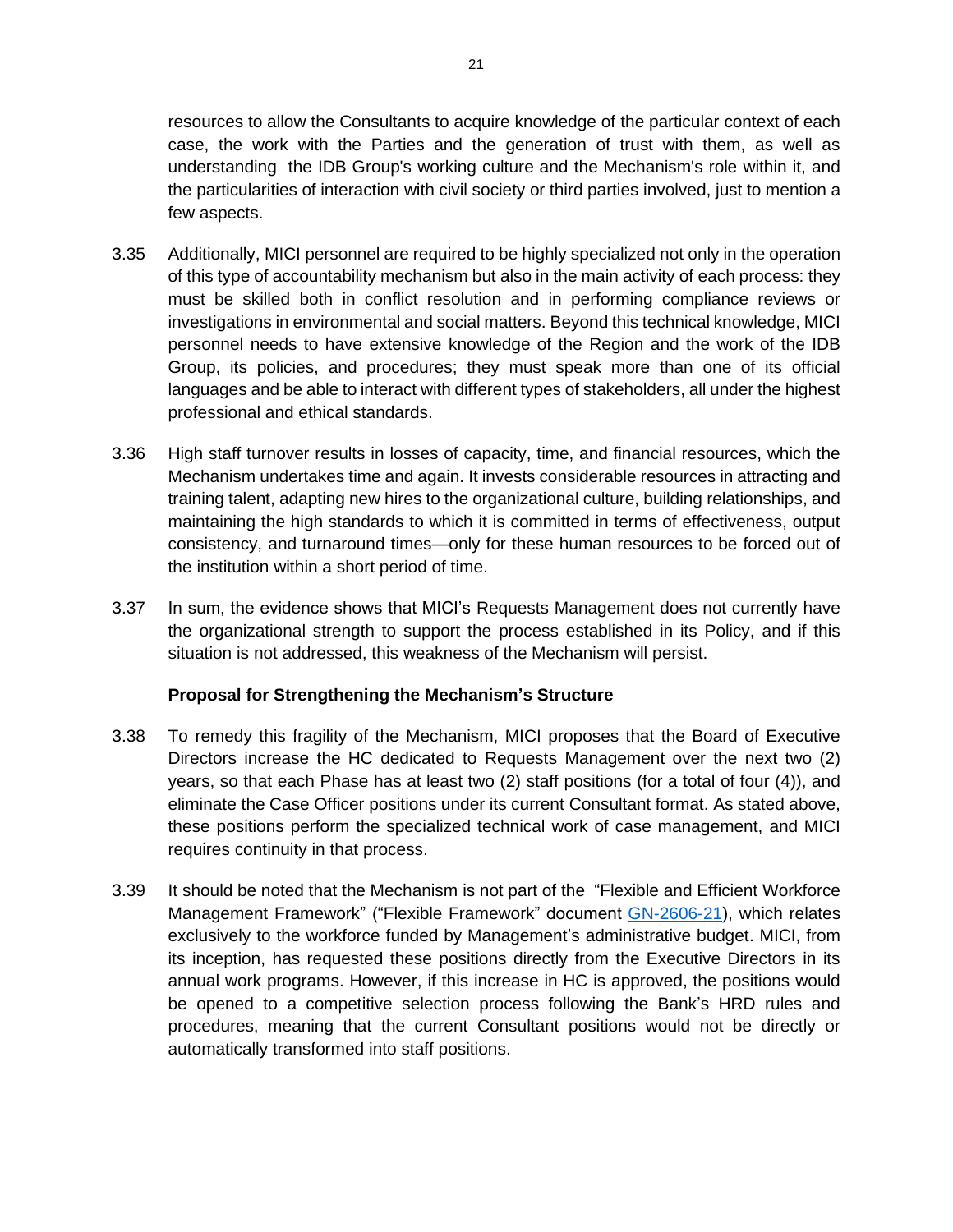- 3.40 Aware of the need to address this weakness, the Mechanism also underscores the current external situation facing the Group in light of the global health emergency, as well as the internal process of replacing MICI's Director. Therefore, we propose phasing in these positions between 2021 and 2022, at a rate of two (2) positions per year. This will allow for the budgetary burden of this HC increase to be distributed over several years, and also give the new MICI Director some latitude in his or her approach to this proposal and in hiring decisions.
- 3.41 Specifically, for the year 2021, we are requesting the creation of two (2) new staff positions, one for each Phase. It is also proposed that these positions be phased in over the course of the year so that the contracts of two (2) consultant positions can come to an end, at which point those positions can be eliminated. The new Consultation Phase position would thus begin in March and the Compliance Review Phase position would begin in September 2021. This staggering, again, will allow the new MICI Director to have an active role in the decision-making process.
- 3.42 However, considering the particular situation of 2021, on the one hand, given the pandemic situation that has led the team to adapt the way the MICI manages cases and the arrival of a new Director in a year of departure of a considerable number of Consultants, especially in the Consultation Phase, MICI considers it necessary to explore possibilities<sup>14</sup> to avoid the loss of knowledge, skills and level of management of the cases in the portfolio that this personnel now has, and allow a transition with the least possible impact.
- 3.43 It is MICI's opinion that the strategy described above, will allow for an orderly and efficient transition without undermining the Mechanism's core activity, which is case management.

<sup>&</sup>lt;sup>14</sup> Such as temporary exceptions for the extension of contracts or to freeze the cool-off obligation for contracting under another modality for a specific time.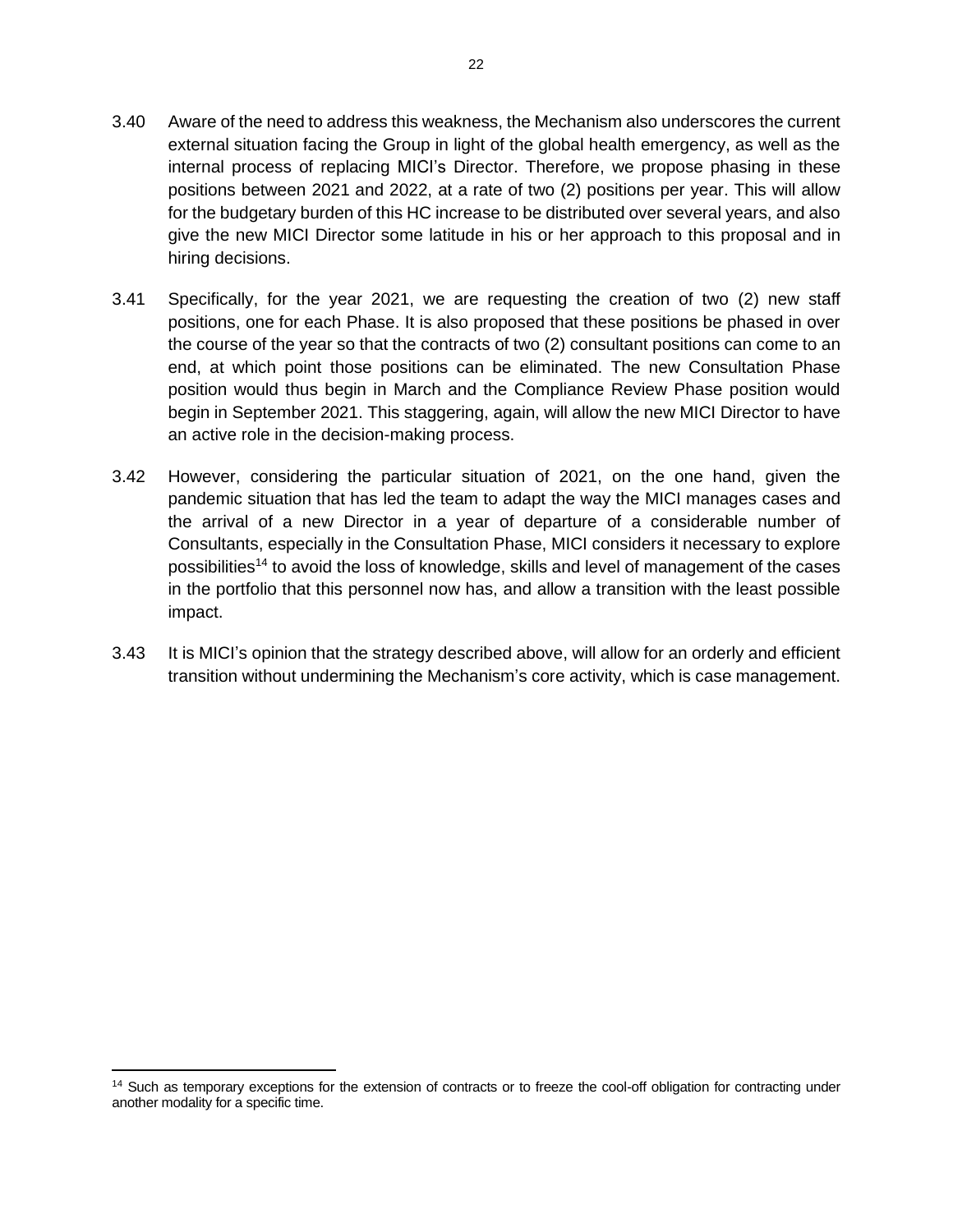#### **IV. Proposed Budget**

- <span id="page-23-0"></span>4.1 As in previous years, this budget proposal has been prepared using a zero-based budgeting method that estimates the resources necessary to perform the activities that MICI is certain will occur, plus an allowance for funds required to process the Requests projected to be received in 2021.
- 4.2 Unlike in other fiscal years, this budget considers the limitations and restrictions that MICI's management process will encounter in view of a pandemic that may last for the first few quarters of the year; but it also provides for flexibility in the event of an imminent return to a new normal.
- 4.3 The requested 2021 Budget has the following features in terms of presentation:
	- a) MICI creates its budget starting from a "zero base" and requests resources annually according to the program it proposes to implement.
	- b) The budgetary requirements are presented by institution.
	- c) For staff salaries and benefits (SLC), MICI formulates its budget following the parameters provided by Management, and for 2021 an estimated salary adjustment of 1.1%<sup>15</sup> has been included. It should be noted that MICI is not within the centralization processes or ETD funds (Effect of Turnover Dynamics). However, within MICI itself it finds savings to finance possible salary increases and other remuneration to its staff.
	- d) Following the IDB's formulation instructions, staff benefits (SCL) are budgeted in the proportion used for international staff at Headquarters, which is 42% of the total amount of annual salaries for the entire HC.
	- e) For this fiscal year, we are requesting two (2) new staff positions, one starting in March and the other starting in September, as indicated in the previous section. However, following the Group's formulation instructions, this budget provides funds for salaries and benefits for both positions for the full year, i.e., as if they started in January 2021.
	- f) To prevent cross-subsidies, the time that staff members plan to spend providing services to IDB Invest has been monetized and presented as a CLC budgetary item.
	- g) The CLC+NLC budget is presented by function: Requests Management, Learning, Outreach, and Institutional Strengthening.
	- h) The Contingency Funds are considered a restricted item since the NLC funds allocation can only be accessed upon the authorization of the respective Board of

<sup>&</sup>lt;sup>15</sup> This figure may vary based on what the Board of Directors authorizes to Management.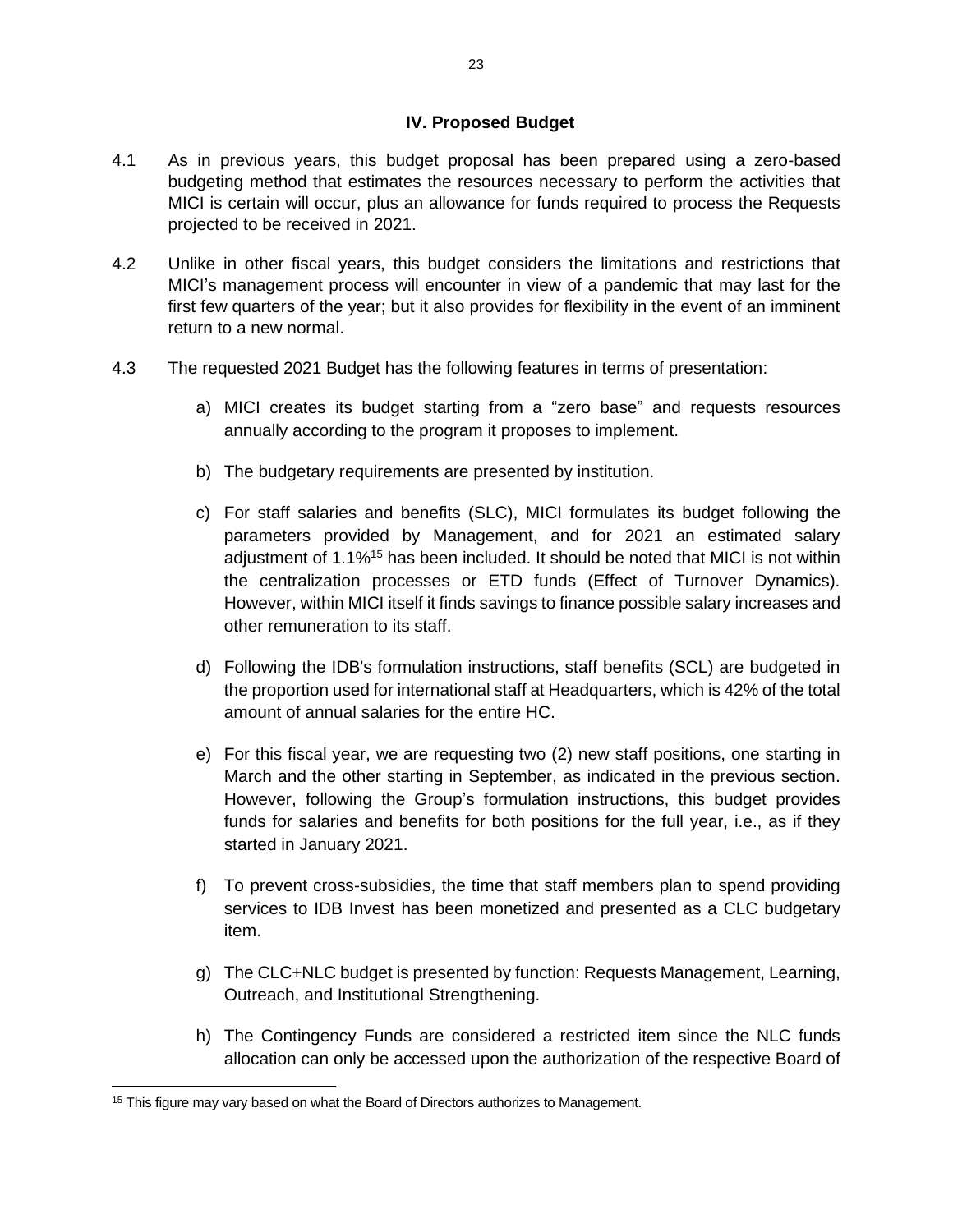Executive Directors (see "Conditions for Accessing the Contingency Fund" in the web links section).

4.4 The following sections present the function-specific budgetary requirements for IDB and IDB Invest, and Annex II provides their itemized breakdown for more information.

# <span id="page-24-0"></span>**A. Budget Requested for IDB**

- 4.5 In general terms, and considering the outlook for 2021, the execution of MICI's proposed program for the IDB in 2021 initially required the approval of funds in the amount of US\$2,570,938, which would be a nominal decrease of  $1.4\%$  (2.8%<sup>16</sup> real decrease) relative to the amount approved for 2020 (US\$2,607,477); however, with the request to add two (2) staff positions, the total amount requested is **US\$2,696,929.** This amount reflects a 3.43% nominal increase (2% real increase) over the total amount approved in 2020.
- 4.6 In terms of staff costs (SLC), the 2021 budget provides for an allocation of US\$1,835,008 (15% higher than that of 2020) as shown in Table 2. This increase is due to:
	- i) An estimated 1.1% salary increase in line with Management's suggestion for 2021.
	- ii) Two (2) new staff positions for Case Officers, one starting in March and the other in September 2021, budgeted for the full year. However, the amounts of salaries and benefits for the vacant months of these positions have been formulated in CLC (US\$96,000), while the benefits (US\$40,320) in the benefit accounts, according to the 2021 budget instructions.<sup>17</sup>
- 4.7 The salary for the Mechanism's new Director was estimated according to the amount set in the HRD salary scale according to the grade of the position.<sup>18</sup>
- 4.8 Regarding the costs of Full Time Consultants, if the two (2) requested staff positions are created, it is contemplated to eliminate two (2) positions of Consultants corresponding to Case Officers of the MICI Phases.
- 4.9 As far as Request Management is concerned, the 2021 budget —again, intending to maximize flexibility— reflects a reduction in NLC items (travel, events, and administrative expenses), but provides sufficient funds for a return to a new normal in the course of the year. It is important to note that in the event of any unforeseen circumstances in Request Management, the Mechanism, with prior authorization from the Executive Directors, may make use of the Contingency Fund, which is restricted to these activities.

<sup>&</sup>lt;sup>16</sup> Estimated 1.4% of inflationary growth according to the document [2021 Budget Tragets and Budget Process](https://idbg.sharepoint.com/teams/ez-BGT/BGT%20Internal%20Matters/Website%20Content/Admin%20Budget/2021%20Budget%20Targets%20and%20Bugdet%20Process%20-%20BCG%20presentation.pdf) (Composite Cost Adjustment Component)

<sup>17</sup> [Programmatic and Budgetary Outlook for 2021](https://idbg.sharepoint.com/teams/ez-BGT/Administrative/Preparation/Budget%20Instructions/2021.Instructions.Document.NEW%20FORMAT.FINAL.pdf)

<sup>&</sup>lt;sup>18</sup> The position is assumed at the low end of the position's pay grade and a small margin is added to cover any changes in the hiring process.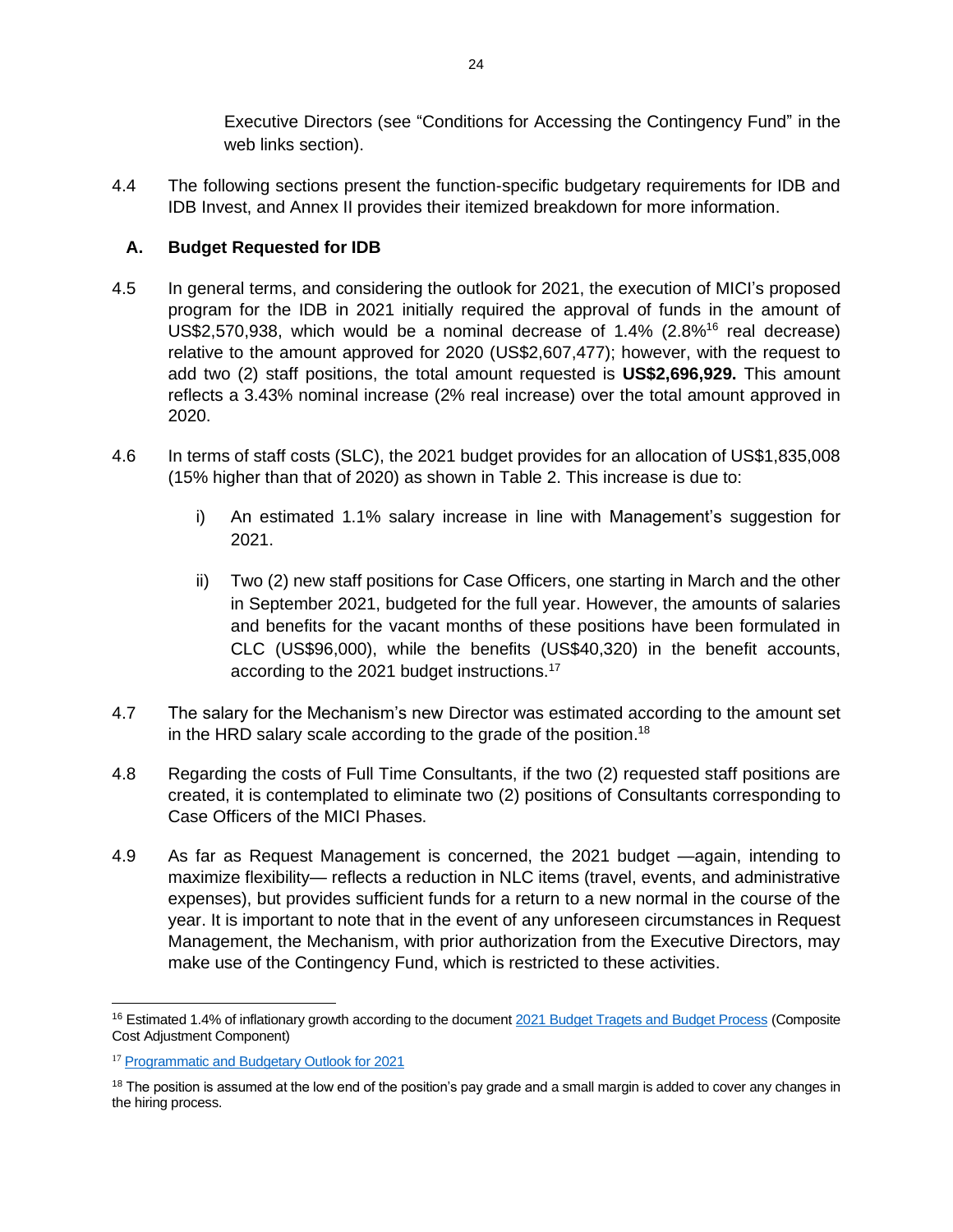- 4.10 The 2021 budget reduces the allocations for Learning, Outreach, and Strengthening activities<sup>19</sup> in comparison to 2020, since MICI is prioritizing the use of less costly virtual tools over face-to-face ones; however, funds are provided for potential travel and face-toface meetings in the event that mobility restrictions are lifted. Funds are also provided to address institutional changes that are expected to occur during the year.
- 4.11 Table 2 shows the proposed allocations by item for 2021 according to the above parameters and assumptions, as well as the amounts approved in 2020 and the estimated total execution for this year:

|                                                                            |    | <b>IDB BUDGET</b>                 |              |                                                                        |     |                                |                                                                    |
|----------------------------------------------------------------------------|----|-----------------------------------|--------------|------------------------------------------------------------------------|-----|--------------------------------|--------------------------------------------------------------------|
| Concept                                                                    |    | 2020<br>Approved<br><b>Budget</b> |              | <b>Total estimated</b><br>execution at the<br>end of 2020 <sup>1</sup> |     | 2021 Proposed<br><b>Budget</b> | <b>%Variation</b><br>Budget 2020<br>with respect to<br>Budget 2021 |
| PERSONNEL COSTS (SLC) <sup>2</sup>                                         |    |                                   |              |                                                                        |     |                                |                                                                    |
| <b>Total Personnel Costs (SLC)</b>                                         | \$ | 1,595,478                         | \$           | 1,144,671                                                              | \$  | 1,835,008                      | 15%                                                                |
| <b>COMPLEMENTARY LABOR COSTS</b><br>(CLC) AND NON-PERSONNEL COSTS<br>(NLC) |    |                                   |              |                                                                        |     |                                |                                                                    |
| <b>Requests Management</b>                                                 |    |                                   |              |                                                                        |     |                                |                                                                    |
| <b>Subtotal Requests Management</b>                                        | \$ | 846,999                           | <b>s</b>     | 600,268                                                                | l s | 712,291                        | $-16%$                                                             |
| Learning                                                                   |    |                                   |              |                                                                        |     |                                |                                                                    |
| <b>Subtotal Learning</b>                                                   | \$ | 20.500                            | l \$         | 15.500 \$                                                              |     | 18.230                         | $-11%$                                                             |
| Outreach <sup>3</sup>                                                      |    |                                   |              |                                                                        |     |                                |                                                                    |
| <b>Subtotal General Outreach Actions</b>                                   | \$ | 75.500                            | \$           | 43.334                                                                 | \$  | 66.400                         | $-12%$                                                             |
| <b>Institutional Strengthening</b>                                         |    |                                   |              |                                                                        |     |                                |                                                                    |
| Subtotal Institutional Strengthening                                       | \$ | 19,000                            | \$           | 9,019                                                                  | \$  | 15,000                         | $-21%$                                                             |
| Subtotal CLC and NLC - non-<br>restricted component                        | \$ | 961,999                           | \$           | 668,121                                                                | \$  | 811,921                        | $-16%$                                                             |
| Contigency Fund <sup>4</sup>                                               | \$ | 50,000                            | $\mathbf{s}$ |                                                                        | \$  | 50,000                         | 0%                                                                 |
| Total CLC and NLC - restricted +<br>nonrestricted components               | Ŝ  | 1,011,999                         | \$           | 668,121                                                                | \$  | 861,921                        | $-15%$                                                             |
| Total MEC Budget (SLC+CLC+NLC)                                             | \$ | 2,607,477                         | \$           | 1,812,793                                                              | \$  | 2,696,929                      | 3.4%                                                               |

**Table 2 2021 Proposed Budget and Comparison to Approved 2020 Budget – IDB**

1. Information based on the estimate made in the Quarterly Financial and Activities Report. Second Quarter 2020, available in the web links / 2. Includes the 1.1% salary increase as suggested by Management and the addition of the 2 positions requested / 3. The 2020 amounts in this line item include the allocated budget for the Tenth Anniversary / 4. The Contingency Fund may only be used for Request Management.

### <span id="page-25-0"></span>**B. Budget Requested for IDB Invest**

- 4.12 Concerning the IDB Invest MICI budget for 2021, we should first note how it is managed to maximize the efficiency of the funds received:
	- i) The IDB Invest budget does not include SLC personnel costs because MICI staff members are employed by the IDB, not IDB Invest. The time spent by MICI staff (SLC) working for IDB Invest is covered by a CLC allocation.

<sup>&</sup>lt;sup>19</sup> Expenses related to Outreach, Learning, Institution-strengthening, and Administrative costs are divided between IDB and IDB Invest.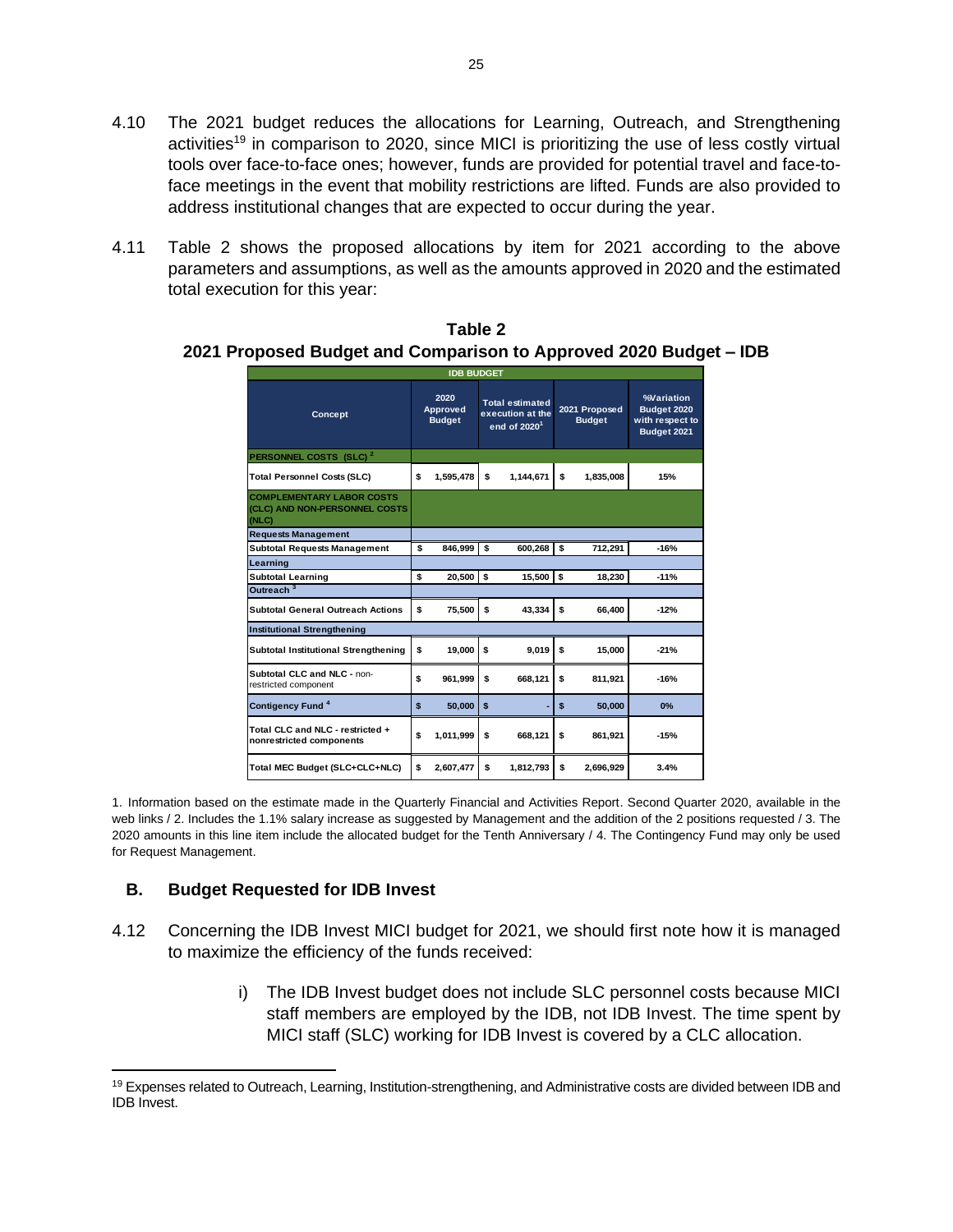- ii) An annual SLA is signed with IDB Invest which includes the amount of unrestricted CLC and NLC funds to be transferred to MICI at the beginning of the year and commits IDB Invest to keep the amount of the Contingency Fund available in case its use is required.
- iii) At the end of each year, MICI returns any unused unrestricted funds to IDB Invest.
- 4.13 In general terms, the execution of MICI's 2021 proposed program for IDB Invest requires the approval of funds in the amount of **US\$603,721.** This amount reflects a nominal increase of 0% (1.4% real decrease) over the total amount approved in 2020.
- 4.14 For Request Management, the proposed amount reflects allocations to cover the costs of managing case [MICI-CII-CO-2019-0152](https://www.iadb.org/en/mici/request-detail-iic?ID=MICI-CII-CO-2019-0152&nid=27243) and continuing with the investigations in cases [MICI-CII-GU-2018-0136](https://www.iadb.org/en/mici/request-detail-iic?ID=MICI-CII-GU-2018-0136&nid=23508) and [MICI-CII-CO-2018-0133.](https://www.iadb.org/en/mici/request-detail-iic?ID=MICI-CII-CO-2018-0133&nid=23506) In the latter case, this includes funds to carry out the field mission postponed by the pandemic. Funds are also allocated for the anticipated management of two (2) new Requests. As with the IDB budget, sufficient funds are provided for the possibility of returning to a new normal in the course of the year, and access to the Contingency Fund for case management is available if necessary.
- 4.15 In the areas of Learning, Outreach, and Institution-strengthening, as well as administrative expenses, joint activities for the IDB and IDB Invest are transferred to shared costs. For 2021, this was formulated solely by reallocating funds that were earmarked in previous years for in-person activities, which will now allow for the use of digital tools and virtual events.
- 4.16 Table 3 shows the proposed allocations by line item for the 2021 MICI-IDB Invest budget, as well as the amounts approved in 2020 and the estimated total execution for this year. Like the IDB budget, it reflects adjustments between items, but the nominal increase remains at 0%.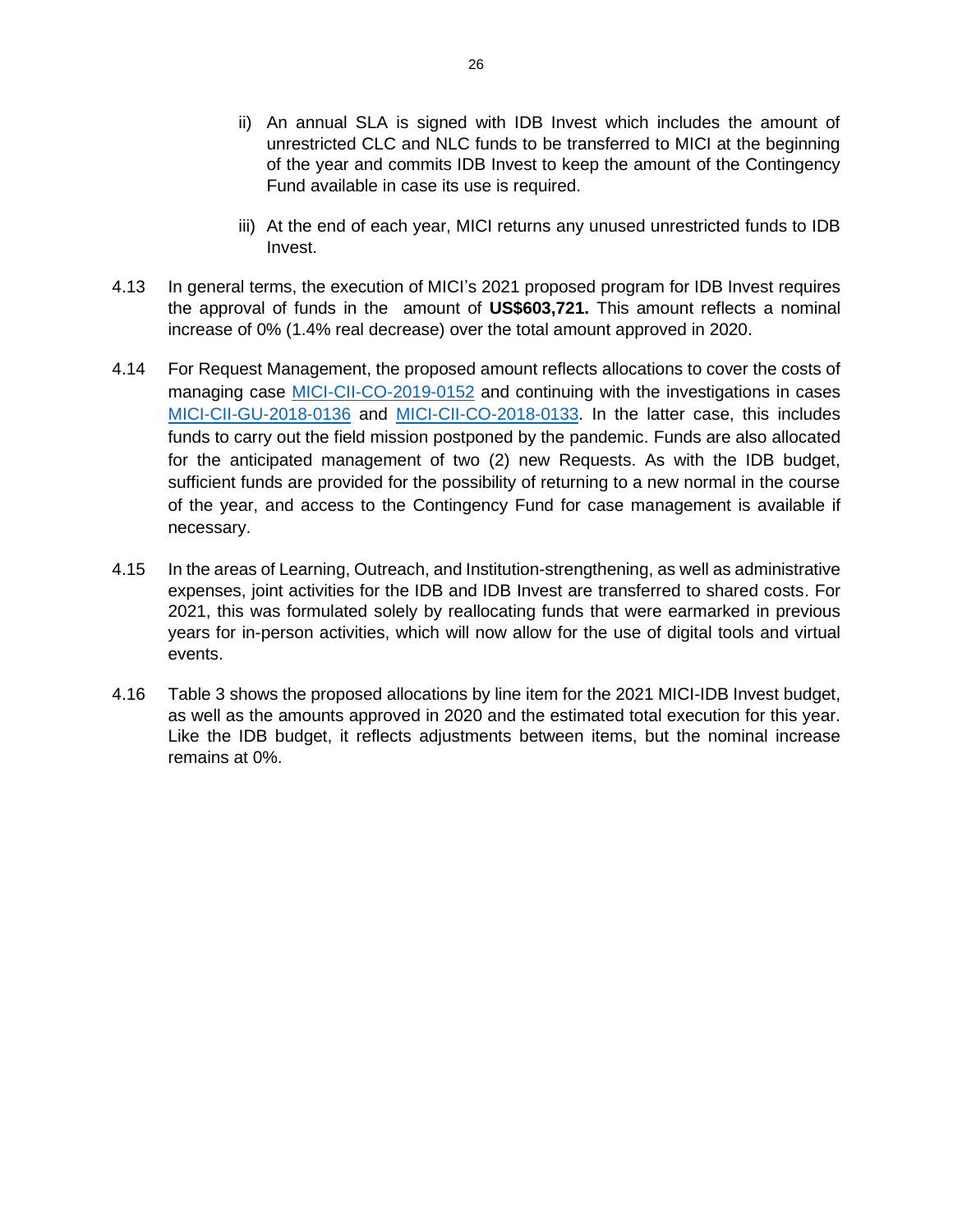**Table 3 2021 Proposed Budget and Comparison to Approved 2020 Budget – IDB Invest**

|                                                                            | <b>IDB INVEST BUDGET</b> |                                          |    |                                                                        |    |                                |                                                                    |
|----------------------------------------------------------------------------|--------------------------|------------------------------------------|----|------------------------------------------------------------------------|----|--------------------------------|--------------------------------------------------------------------|
| <b>Concept</b>                                                             |                          | 2020<br><b>Approved</b><br><b>Budget</b> |    | <b>Total estimated</b><br>execution at the<br>end of 2020 <sup>1</sup> |    | 2021 Proposed<br><b>Budget</b> | <b>%Variation</b><br>Budget 2020<br>with respect to<br>Budget 2021 |
| PERSONNEL COSTS (SLC) <sup>2</sup>                                         |                          |                                          |    |                                                                        |    |                                |                                                                    |
| <b>Total Personnel Costs (SLC)</b>                                         | \$                       |                                          | \$ |                                                                        | \$ | ٠                              |                                                                    |
| <b>COMPLEMENTARY LABOR COSTS</b><br>(CLC) AND NON-PERSONNEL COSTS<br>(NLC) |                          |                                          |    |                                                                        |    |                                |                                                                    |
| <b>Requests Management</b>                                                 |                          |                                          |    |                                                                        |    |                                |                                                                    |
| <b>Subtotal Requests Management</b>                                        | \$                       | 454,721                                  | \$ | 357,487                                                                | \$ | 535,491                        | 18%                                                                |
| Learning                                                                   |                          |                                          |    |                                                                        |    |                                |                                                                    |
| <b>Subtotal Learning</b>                                                   | \$                       | 7,500                                    | \$ | 5,006                                                                  | \$ | 3,000                          | $-60%$                                                             |
| Outreach <sup>3</sup>                                                      |                          |                                          |    |                                                                        |    |                                |                                                                    |
| <b>Subtotal General Outreach Actions</b>                                   | \$                       | 96,500                                   | \$ | 69,383                                                                 | \$ | 34.230                         | $-65%$                                                             |
| <b>Institutional Strengthening</b>                                         |                          |                                          |    |                                                                        |    |                                |                                                                    |
| <b>Subtotal Institutional Strengthening</b>                                | \$                       | 15,000                                   | \$ | 6.109.08                                                               | \$ | 1,000                          | $-93%$                                                             |
| Subtotal CLC and NLC - non-<br>restricted component                        | \$                       | 573,721                                  | \$ | 437,985                                                                | \$ | 573,721                        | 0%                                                                 |
| Contigency Fund <sup>4</sup>                                               | \$                       | 30,000                                   | \$ |                                                                        | \$ | 30,000                         | 0%                                                                 |
| Total CLC and NLC - restricted +<br>nonrestricted components               | \$                       | 603,721                                  | \$ | 437,985                                                                | \$ | 603,721                        | 0%                                                                 |
| Total MEC Budget (SLC+CLC+NLC)                                             | \$                       | 603,721                                  | \$ | 437,985                                                                | \$ | 603,721                        | 0%                                                                 |

1. Information based on the estimate made in the Quarterly Financial and Activities Report. Second Quarter 2020, available in the web links / 2. CLC spending covers time spent by MICI staff (SLC) providing services to the institution. / 3. The 2020 amounts in this line item include the allocated budget for the Tenth Anniversary / 4. The Contingency Fund may only be used for Request Management.

### <span id="page-27-0"></span>**C. Final Considerations**

- 4.17 Based on the above, we respectfully request that the Boards of Executive Directors of the IDB and the IIC consider and approve MICI's 2021 Work Program and the Proposed Budget required for its execution.
- 4.18 In addition, approval is sought for the creation of two (2) new Case Officer staff positions (HC): one for the Consultation Phase and one for the Compliance Review Phase.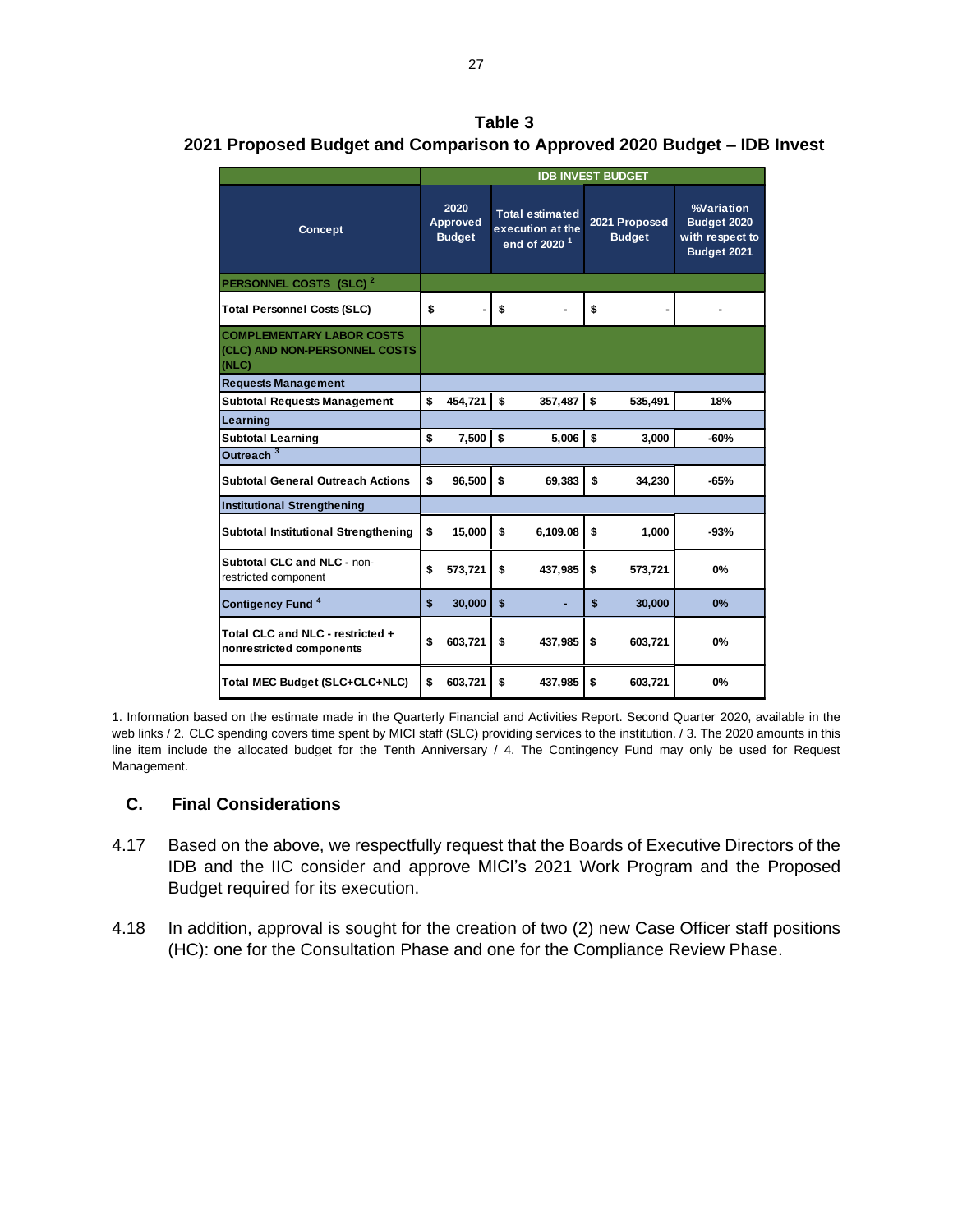|                  | <b>Request Number</b>        | <b>Date</b><br>received | <b>Project Name and Number</b>                                                                                                       | <b>Phase or</b><br>stage | Status as of 15<br><b>October</b>    |
|------------------|------------------------------|-------------------------|--------------------------------------------------------------------------------------------------------------------------------------|--------------------------|--------------------------------------|
|                  |                              |                         | <b>Requests received in 2020</b>                                                                                                     |                          |                                      |
| 1                | <b>MICI-CII-CH-2020-0153</b> | <b>January</b><br>2020  | <b>Radomiro Tomic Desalination</b><br>Plant (12277-01)                                                                               | Registration             | Not registered<br><b>Closed</b>      |
| $\mathbf{2}$     | MICI-BID-BR-2020-0154        | May 2020                | The Acre Sustainable<br>Development Program (PDSA-<br>II) (2928/OC-BR)                                                               | Registration             | Not registered<br>Closed             |
| 3                | MICI-BID-CO-2020-0155        | August<br>2020          | Metro of Bogota First Line - First<br>Trench<br>(4572/OC-CO)                                                                         | Registration             | Not registered<br>Closed             |
| 4                | MICI-BID-BR-2020-0156        | August<br>2020          | Strategic Program for<br><b>Transportation Infrastructure</b><br>and Logistics in Paraná<br>(4299/OC-BR)                             | Registration             | Not registered<br>Closed             |
| 5                | MICI-BID-AR-2020-0157        | August<br>2020          | Energy Efficiency and<br>Renewable Energy in Low-<br>income Housing<br>(GRT/FM-15083-AR)                                             | Registration             | Not registered<br>Closed             |
| 6                | MICI-BID-BR-2020-0158        | August<br>2020          | Sanitation for Nova Estrada<br>Watershed - PROMABEN II<br>(3303/OC-BR)                                                               | Registration             | Not registered<br>Closed             |
| $\overline{7}$   | MICI-BID-EC-2020-0159        | August<br>2020          | Program to Strengthen the<br>National Early Warning System<br>(3913/OC-EC)                                                           | Registration             | Not registered<br>Closed             |
| 8                | MICI-BID-BR-2020-0160        | September<br>2020       | The Acre Sustainable<br>Development Program (PDSA-<br>II)- Request II<br>(2928/OC-BR)                                                | Eligibility              | Awaiting<br>Management's<br>Response |
| $\boldsymbol{9}$ | MICI-BID-PR-2020-0161        | September<br>2020       | Support for the Transmission<br>System in Paraguay<br>(2891/OC-PR)                                                                   | Registration             | Not registered<br>Closed             |
|                  |                              |                         | <b>Requests carried over from prior periods</b>                                                                                      |                          |                                      |
| 10               | MICI-PE-2015-0094            | August<br>2015          | Rural Land Titling & Registration<br>Project in Peru - Third Phase<br>$(PTRT-3)$<br>(3370/OC-PE)                                     | Consultation<br>Phase    | Monitoring of<br>agreements          |
| 11               | MICI-BID-HA-2017-0114        | January<br>2017         | Productive Infrastructure<br>Program - Request II<br>(2779/GR-HA et al)                                                              | Consultation<br>Phase    | Monitoring of<br>agreements          |
| 12               | MICI-BID-EC-2018-0131        | April 2018              | Program for the Reconstruction<br>of Electricity Infrastructure in<br>Areas Affected by the<br>Earthquake in Ecuador<br>(3906/OC-EC) | Consultation<br>Phase    | Monitoring of<br>agreements          |
| 13               | MICI-BID-AR-2019-0144        | February<br>2019        | Productive and Tourism<br>Infrastructure Program for the<br>Province of Rio Negro<br>(2491/OC-AR)                                    | Consultation<br>Phase    | Monitoring of<br>agreements          |
| 14               | MICI-BID-AR-2019-0148        | May 2019                | Reconquista River Basin<br><b>Environmental Sanitation</b><br>Program- Request III (3256/OC-<br>AR)                                  | Consultation<br>Phase    | Monitoring of<br>agreements          |

**Annex I. Requests Managed from 1 January to 15 October 2020**